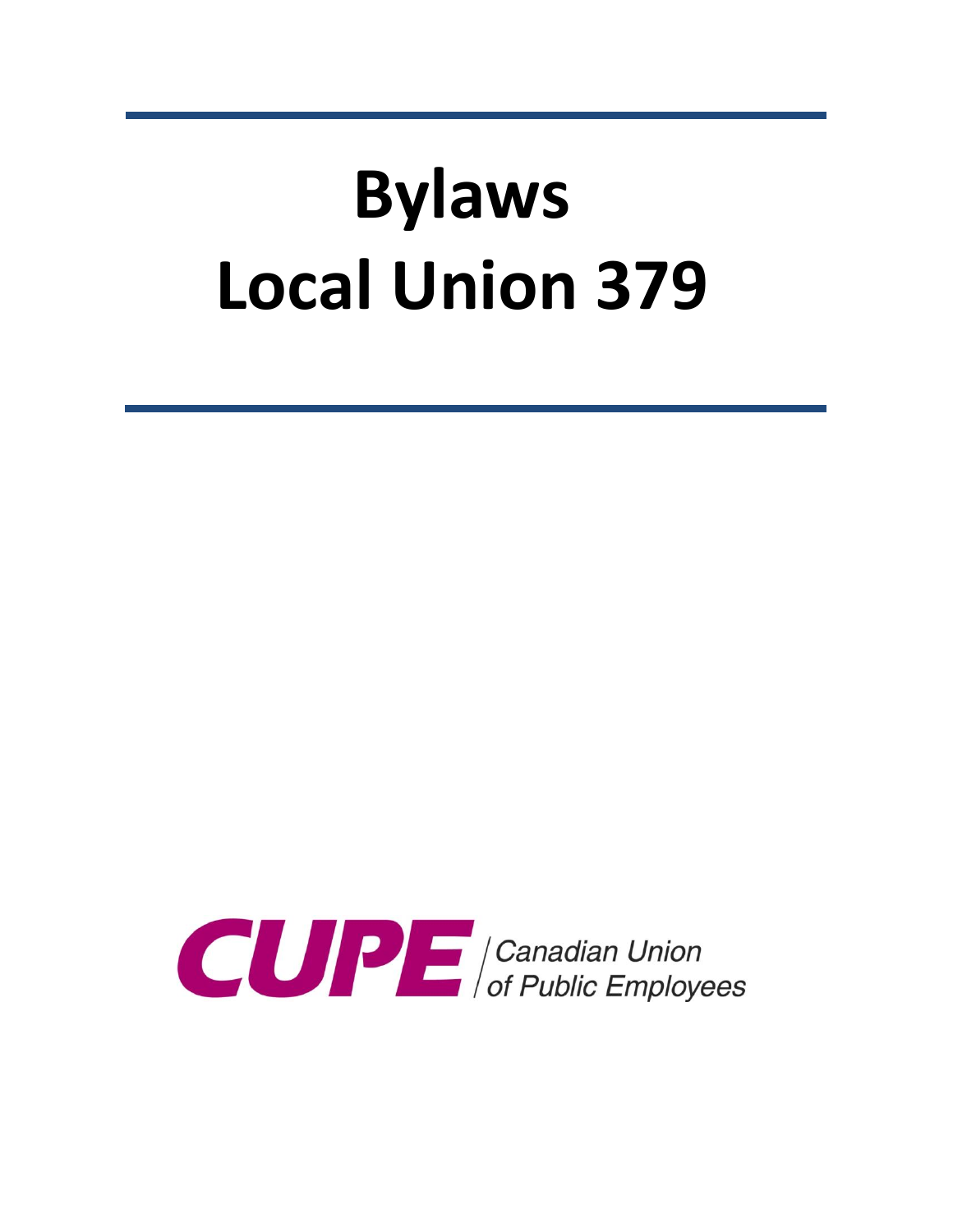# **Table of Contents**

| <b>SECTION 10 - NOMINATION, ELECTION AND INSTALLATION OF OFFICERS  12</b> |
|---------------------------------------------------------------------------|
|                                                                           |
| SECTION 12 - NON PAYMENT OF DUES AND ASSESSMENTS  16                      |
| 16                                                                        |
|                                                                           |
| SECTION 15 - CHILD CARE, DEPENDENT CARE AND ELDER CARE  18                |
| <b>SECTION 16 - DELEGATES TO CONFERENCES, CONVENTIONS AND</b>             |
|                                                                           |
| 19                                                                        |
|                                                                           |
|                                                                           |
|                                                                           |
|                                                                           |
| <b>Appendix B</b>                                                         |
| <b>Appendix C</b>                                                         |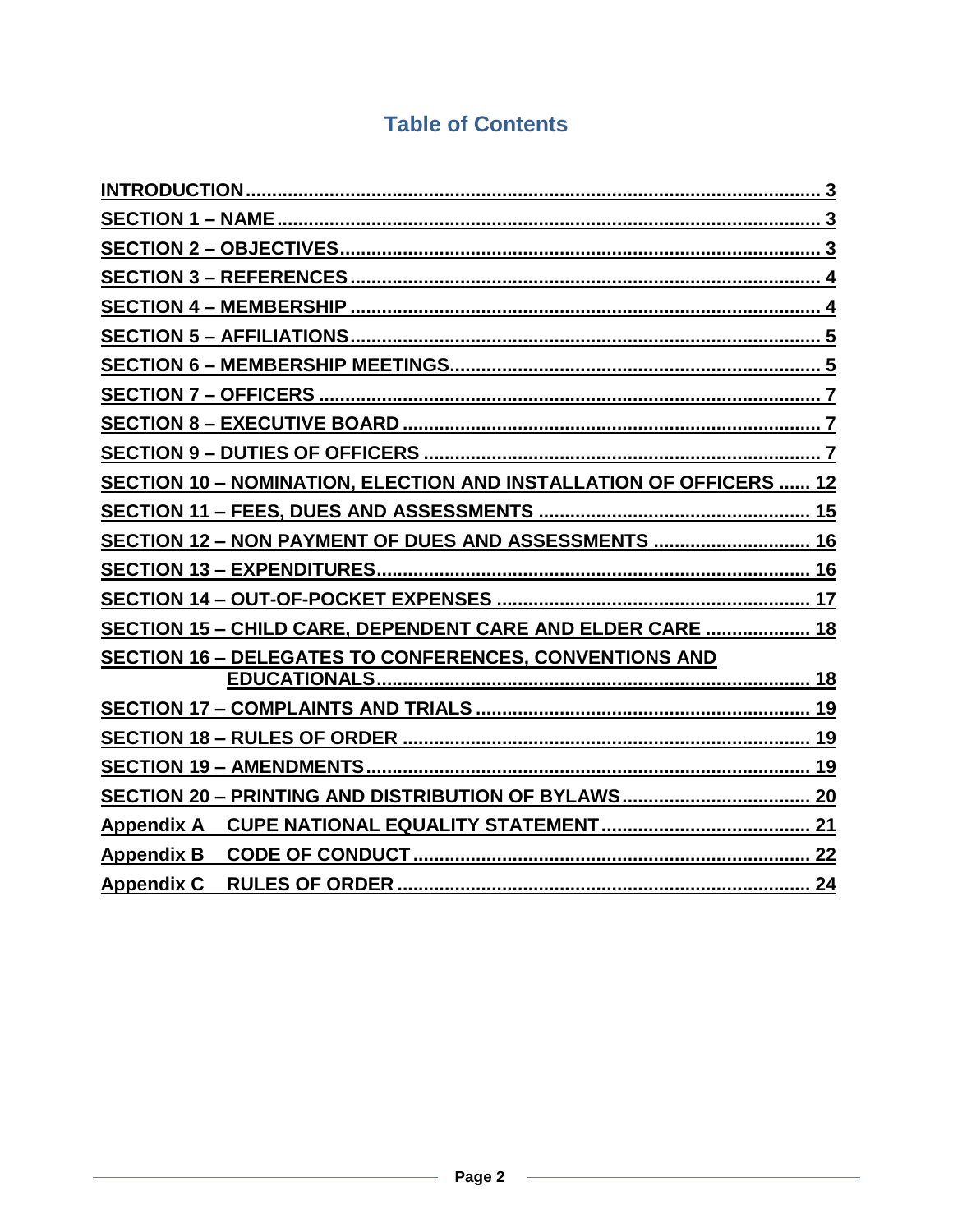# **INTRODUCTION**

Local 379 of the Canadian Union of Public Employees has been formed to:

- Improve the social and economic well-being of all of its members;
- Promote equality for all members and to oppose all types of harassment and discrimination;
- Promote the efficiency of public services; and
- Express its belief in the unity of organized labour.

The following bylaws are adopted by Local 379 in accordance with the CUPE National Constitution (Articles 13.3 and B.5.1), to protect the rights of all members, to provide for responsible governance of the Local Union, and to involve as many members of the Local Union as possible through the sharing of duties and responsibilities.

# <span id="page-2-0"></span>**SECTION 1 – NAME**

The name of this Local Union shall be **Canadian Union of Public Employees, Local 379.**

# <span id="page-2-1"></span>**SECTION 2 – OBJECTIVES**

The objectives of Local 379 are to:

- (a) Secure the best possible pay, benefits, working conditions, job security, pensions and retiree benefits for its members;
- (b) Provide an opportunity for its members to influence and shape their future through free democratic trade unionism;
- (c) Encourage the settlement by negotiation and mediation of all the disputes between the members and their employers;
- (d) Eliminate harassment and discrimination of any sort or on any basis; for the equality of treatment regardless of class, race, colour, nationality, age, sex/gender, language, sexual orientation, place of origin, ancestry, religious beliefs, or mental and physical disability; and the active opposition of discrimination of same wherever it occurs or appears;
- (e) Establish strong working relationships with the public we serve and the communities in which we work and live; and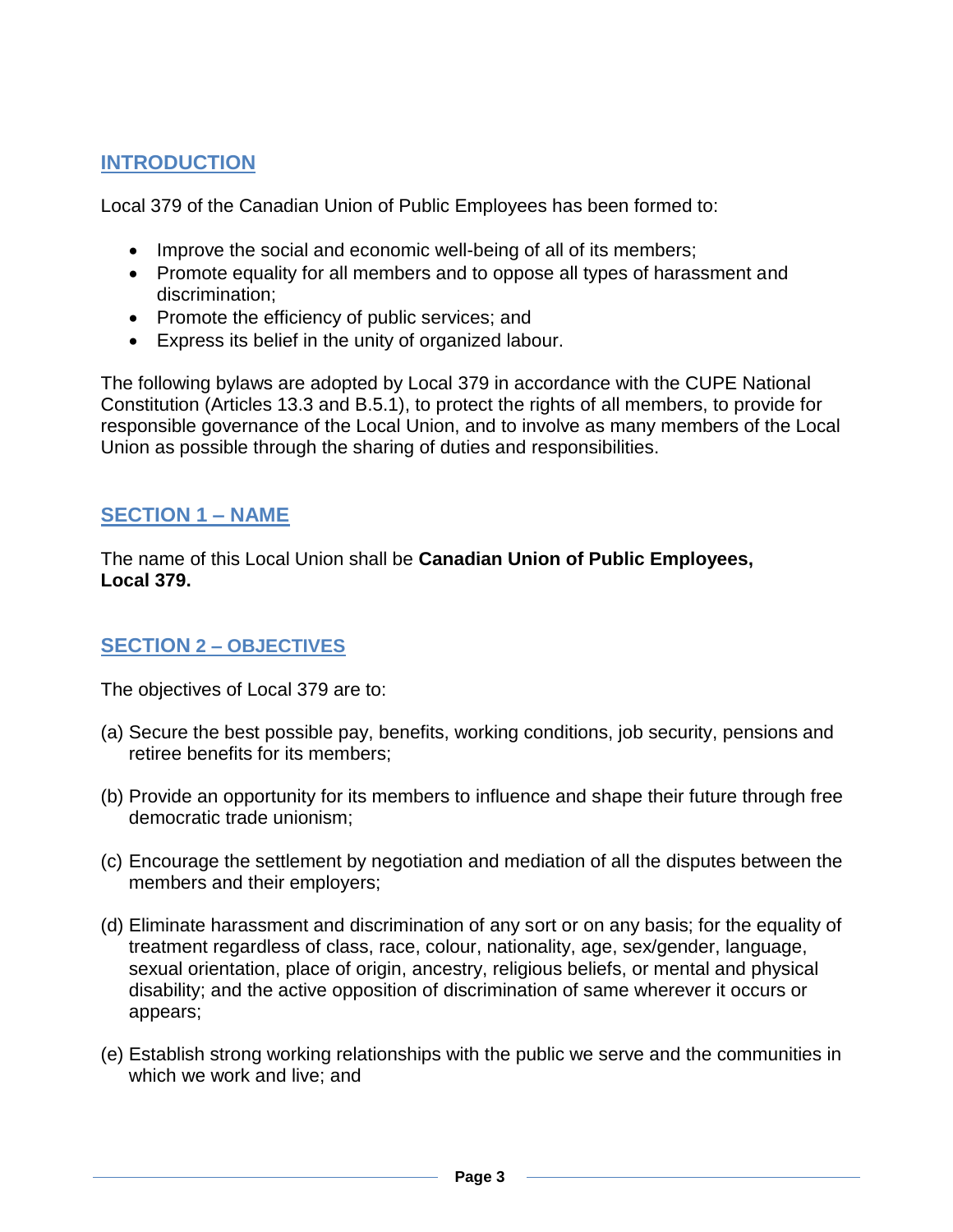(f) Support CUPE in reaching all of the objectives set out in Article II of the CUPE National Constitution.

# <span id="page-3-0"></span>**SECTION 3 – REFERENCES**

Numbers of articles at the end of sections or sub-sections in this document refer to relevant articles of the CUPE National Constitution which should be read together with these bylaws.

## <span id="page-3-1"></span>**SECTION 4 – MEMBERSHIP**

#### (a) **Membership**

An individual employed within the jurisdiction of Local 379 must apply for membership by signing an application (available online) and paying the initiation fee set out in Section 11(a) of these bylaws.

(Article B.8.1)

#### (b) **Approval of Membership**

At the first membership meeting after the application has been submitted, the name(s) of the applicant(s) will be read out and unless a majority of members present at the meeting object, the applicant(s) will be accepted into membership.

(Article B.8.2)

#### (c) **Oath of Membership**

New members will take this oath:

**"I promise to support and obey the Constitution of this Union, to work to improve the economic and social conditions of other members and other workers, to defend and work to improve the democratic rights and liberties of workers and that I will not purposely or knowingly harm or assist in harming another member of the Union."**

(Article B.8.4)

#### (d) **Continuation of Membership**

Once accepted, a member continues as a member in good standing while employed within the jurisdiction of the Local Union unless the member loses good standing under the provisions of the CUPE National Constitution.

(Article B.8.3)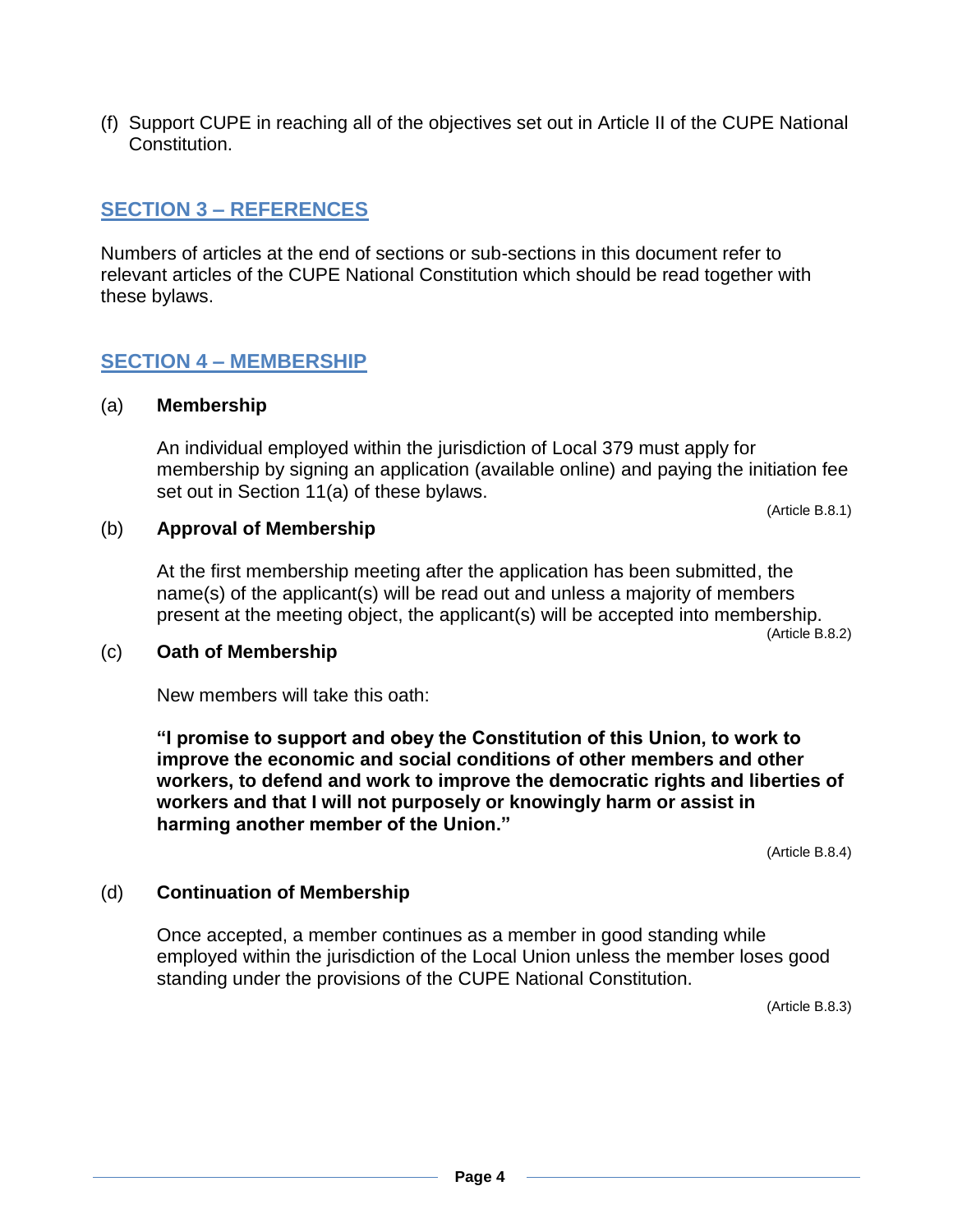#### (e) **Member Obligations**

Members are obligated to abide by the CUPE National Constitution and these bylaws as amended from time to time.

Members will provide the Recording Secretary with their current address, home telephone contact number and where available, an e-mail address. The member will advise the Recording Secretary of any changes to their contact information. This information will be protected and used to communicate with members. Such communication will take the form of mail, e-mail or telephone town halls.

In the case of a telephone town hall, the telephone number may be shared with a service provider under contract to the Local Union to provide the technical equipment to support such a virtual meeting.

Upon request, the Local Union will share the telephone contact information with CUPE National or CUPE BC. The purpose of sharing this telephone contact information with CUPE National or CUPE BC is so that the National Union or Provincial Division can conduct a telephone town hall with members on important matters.

# <span id="page-4-0"></span>**SECTION 5 – AFFILIATIONS**

In order to strengthen the labour movement and work toward common goals and objectives, Local 379 shall be affiliated to and pay per capita tax to the following organization(s):

- The CUPE British Columbia Provincial Division
- The New West District Labour Council
- The BC K-12 Presidents Council

# <span id="page-4-1"></span>**SECTION 6 – MEMBERSHIP MEETINGS**

#### (a) **Regular Membership Meetings**

Regular membership meetings of Local 379 shall be held on the second Saturday of each month at 9:00AM.

When a statutory holiday or a situation beyond the control of the Local Union arises which causes the cancellation of a regular membership meeting, the Executive Board shall reschedule the regular membership meeting, and will give members seven days' notice of the date of the rescheduled regular membership meeting.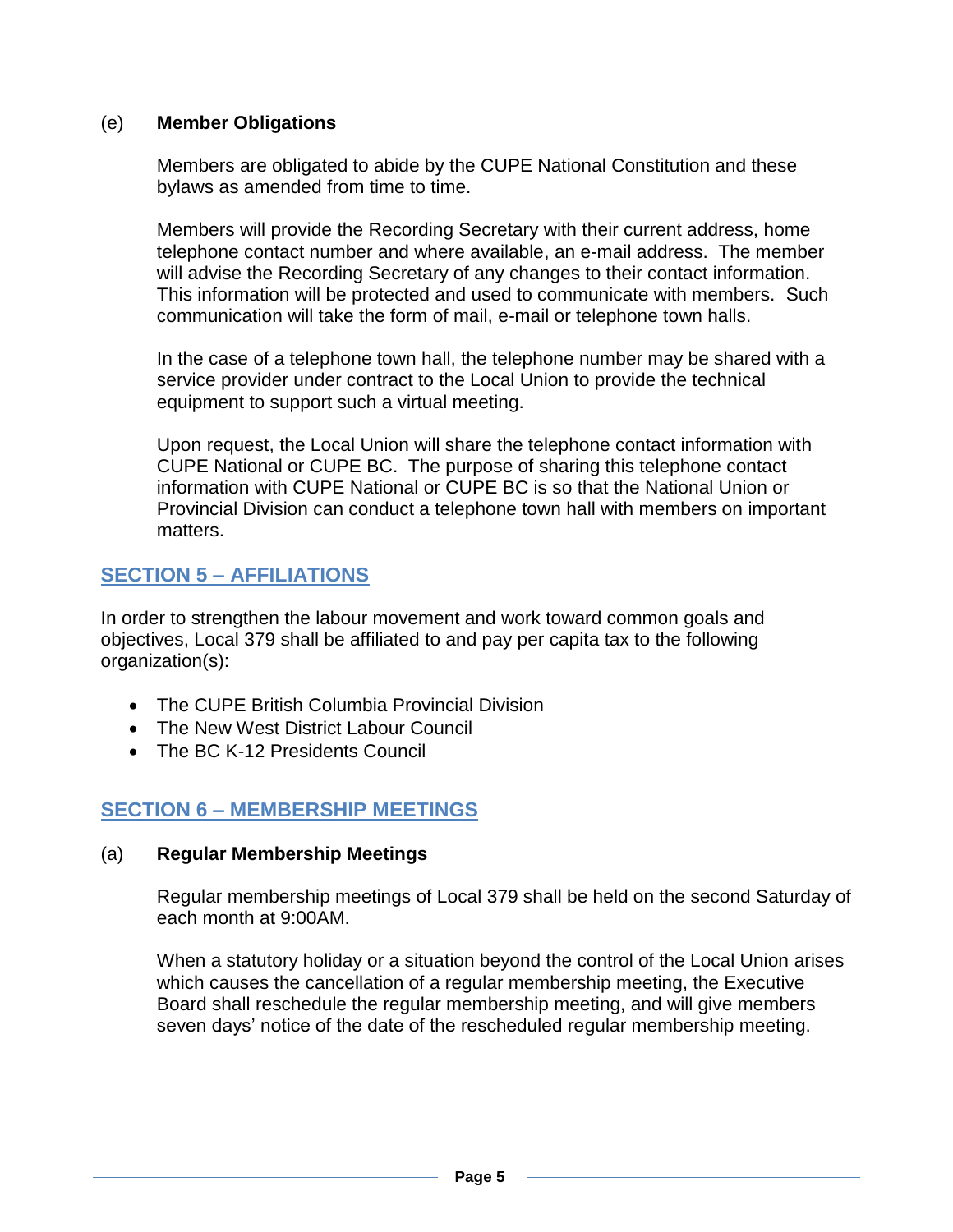#### (b) **Special Membership Meetings**

Special membership meetings of Local 379 may be required and shall be called by the Executive Board or may be requested in writing by no fewer than 35 members. The President shall immediately advise members when a special meeting is called, and ensure that all members receive at least twenty-four (24) hours' notice of the special meeting, the subject(s) to be discussed, the date, time and location. No business shall be transacted at the special meeting other than that for which the meeting is called and notice given.

#### (c) **Quorum**

The minimum number of members required to be in attendance for the transaction of business at any regular or special meeting shall be 35 members, plus at least 4 members of the Executive Board.

#### (d) **Membership Meeting Agenda**

The order of business at regular membership meetings is as follows:

- 1. Roll call of officers
- 2. Reading of the Equality Statement
- 3. Voting on new members and initiation
- 4. Reading of the minutes
- 5. Matters arising from the minutes
- 6. Secretary-Treasurer's Report
- 7. Communications and bills
- 8. Executive Board Report
- 9. Reports of committees and delegates
- 10.Nominations, elections, or installations
- 11.Unfinished business
- 12.New business
- 13.Good of the Union
- 14.Adjournment

(Article B.6.1)

#### (e) **Bargaining Unit Meetings**

Bargaining Unit meetings may be called to deal with matters that affect only members of the bargaining unit. Such meetings are not to be used to replace regular membership meetings and will not make decisions that affect the Local Union as a whole or another bargaining unit. The President shall advise members of the bargaining unit seven days in advance of the meeting providing the time and location and an agenda.

The minimum number of members required to be in attendance for the transaction of business at any bargaining unit meeting shall be 12 bargaining unit members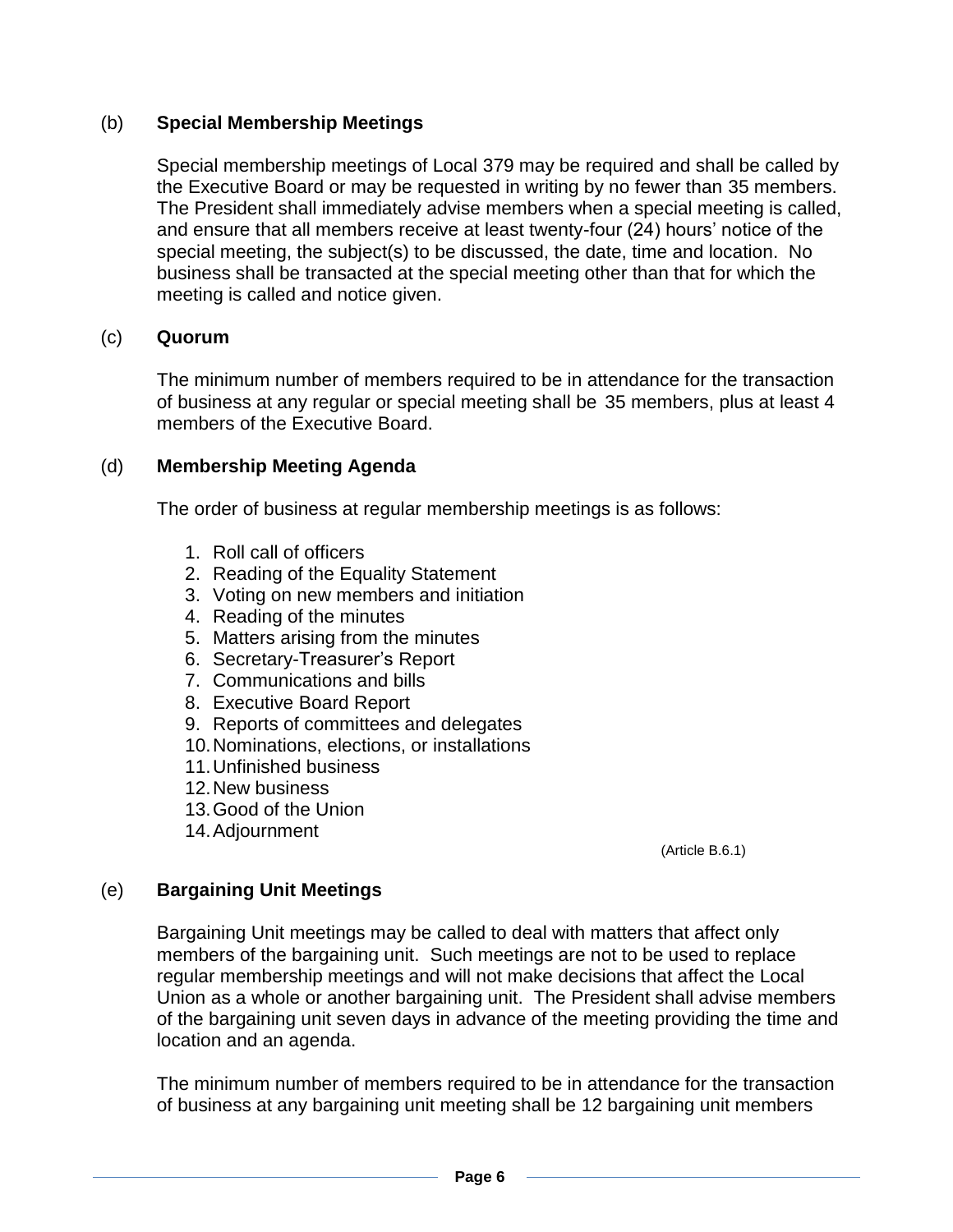plus 3 members of the Executive Board. Members from other bargaining units in the Local Union may attend these meetings without vote but with voice and are not counted as part of quorum.

# <span id="page-6-0"></span>**SECTION 7 – OFFICERS**

The Officers of Local 379 shall be the President, Vice-President, Secretary-Treasurer, Recording Secretary and Chief Steward.

(Articles B.2.1 and B.2.2)

## <span id="page-6-1"></span>**SECTION 8 – EXECUTIVE BOARD**

- (a) The Executive Board shall include all Officers, except Trustees.
- (b) The Executive Board shall meet at least eight (8) times per year.

(Article B.3.14)

(Article B.2.2)

- (c) A majority of the Executive Board constitutes a quorum.
- (d) The Executive Board shall hold title to any real estate of the Local Union as trustees for the Local Union. They shall have no right to sell, convey, or encumber any real estate without first giving notice and then submitting the proposal to a membership meeting and having it approved.
- (e) The Executive Board shall do the work delegated to it by the Local Union and shall be held responsible for the proper and effective functioning of all committees.
- (f) Should any Executive Board member fail to answer the roll call for three consecutive regular meetings or three consecutive regular Executive Board meetings without having submitted good reasons, their office shall be declared vacant and shall be filled by an election at the following membership meeting.

(Article B.2.5)

#### <span id="page-6-2"></span>**SECTION 9 – DUTIES OF OFFICERS**

Each Officer of Local 379 is encouraged to participate in CUPE educational courses to enhance their leadership skills and expand their knowledge and expertise.

All Officers must give all properties, assets, funds and all records of the Local Union to their successors at the end of their term of Office.

(Article B.3.9)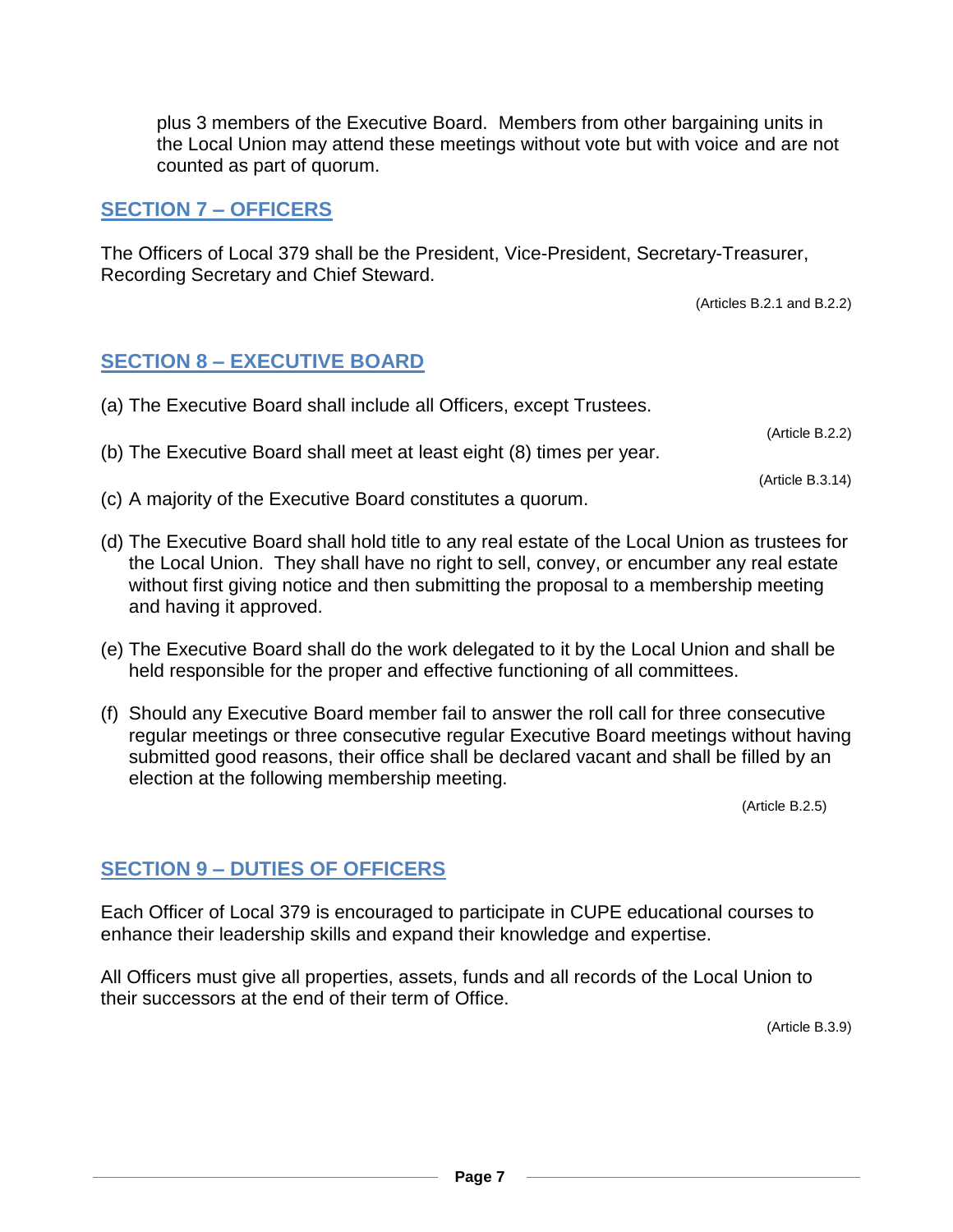All signing Officers of Local 379 shall be bonded through the master bond held by CUPE National. Any Officer who cannot qualify for the bond shall be disqualified from having signing authority.

(Article B.3.5)

#### (a) **President**

The President shall:

- Enforce the CUPE National Constitution, these Local Union bylaws and the Equality Statement.
- Interpret these bylaws as required.
- Preside at all membership and Executive Board meetings and preserve order.
- Decide all points of order and procedure (subject always to appeal to the membership).
- Have the same right to vote as other members. In the case of a tie vote, the President may cast another vote or the President may refrain from casting an additional vote, in which case the motion is defeated.
- Ensure that all Officers perform their assigned duties.
- Fill committee vacancies where elections are not provided for.
- Introduce new members and conduct them through the initiation ceremony.
- Sign all cheques and ensure that the Local Union's funds are used only as authorized or directed by the CUPE Constitution, Local Union bylaws, or vote of the membership.
- Be allowed necessary and reasonable funds to reimburse the President or any Officers for expenses incurred on behalf of the Local Union. Expense claims must be listed on a proper form outlining the expense, the reason for the expense, and with supporting receipt(s) attached.
- Have first preference as a delegate to any Convention or Conference.

(Article B.3.1)

Be a Full-Time paid officer at the top rate in the bargaining Unit. Receive a vehicle allowance equal to the Burnaby Board of Educations Managers of Facilities.

#### **(b) Vice-President**

The Vice-President shall: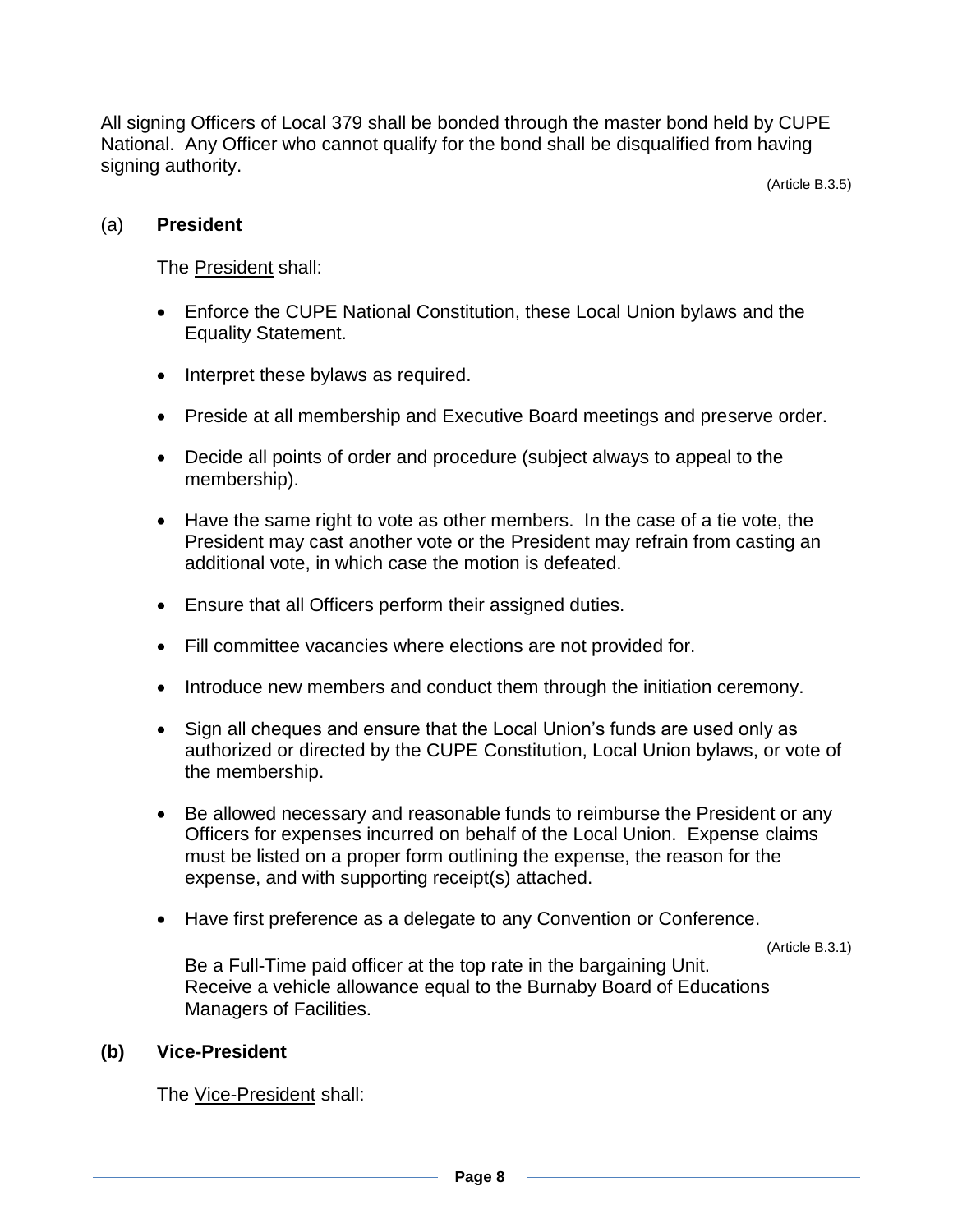- If the President is absent or not eligible, perform all duties of the President.
- Preside over membership and Executive Board meetings in the absence of the President.
- If the office of the President falls vacant, be Acting President until a new President is elected through a by-election.
- Render assistance to any member of the Executive as directed by the Executive Board.

(Article B.3.2)

#### (c) **Recording Secretary**

The Recording Secretary shall:

- Keep full, accurate, and impartial account of the proceedings of all regular or special membership and Executive Board meetings. These records must also include a copy of the full financial report (Executive Board meetings) and the written financial report (membership meetings) presented by the Secretary-Treasurer. The record will also include Trustees' reports.
- Record all amendments and/or additions in the bylaws, and make certain that these are sent to the National President for approval prior to implementing.
- Answer correspondence and fulfil other administrative duties as directed by the Executive Board.
- Keep a record of all correspondence received and sent out.
- Prepare and distribute all notices to members.
- Have all records ready on reasonable notice for the Trustees or auditors.
- Preside over membership and Executive Board meetings in the absence of both the President and Vice-President.
- Be empowered, with the approval of the membership, to employ administrative assistance to be paid for out of the Local Union's funds.
- Performs other duties required by the Local Union, its bylaws or the National Constitution.

(Article B.3.3)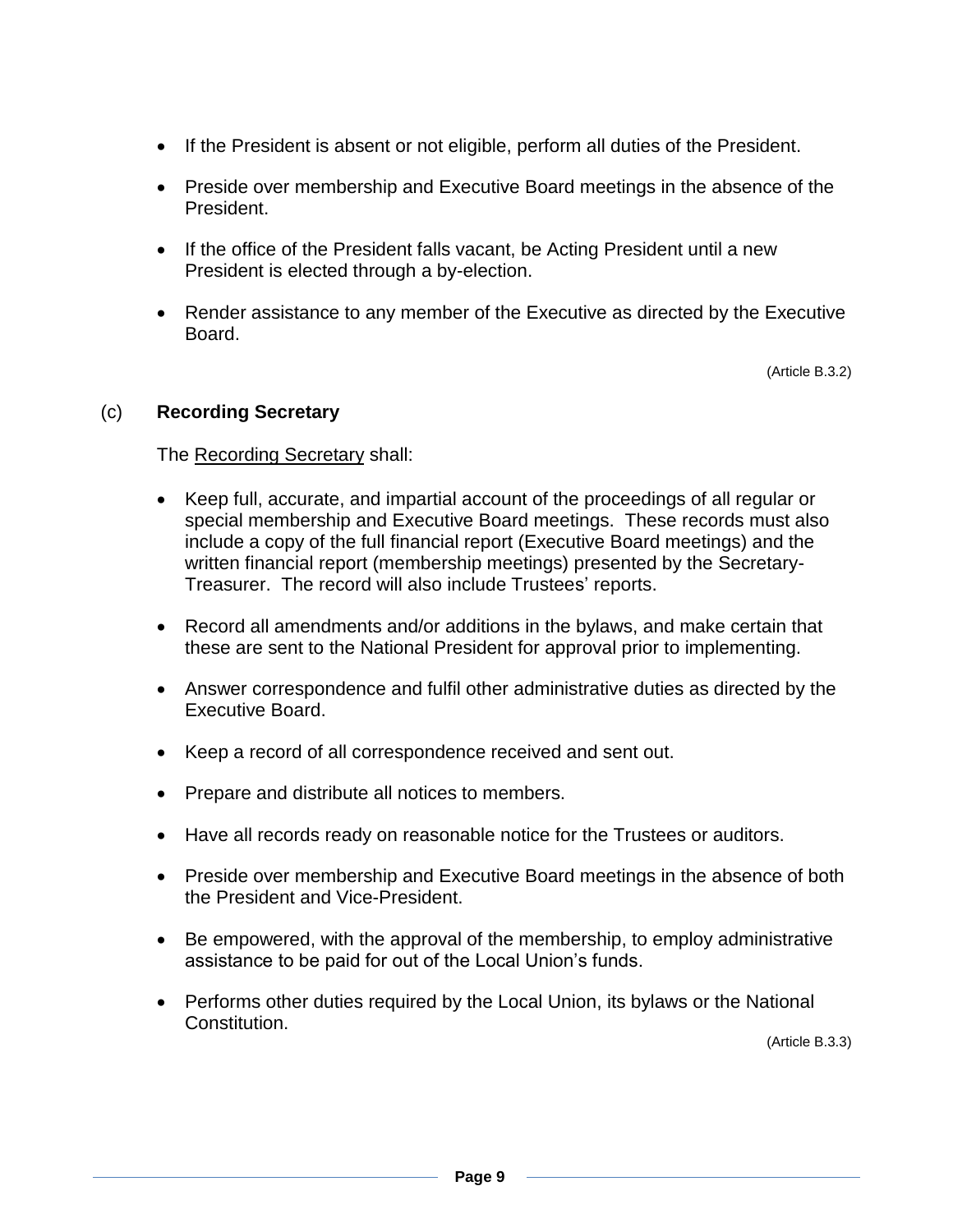#### **(d) Secretary-Treasurer**

#### The Secretary-Treasurer shall:

- Receive all revenue, initiation fees, dues, and assessments, keeping a record of each member's payments, and deposit promptly all money with a bank or credit union.
- Sign all cheques and ensure that the Local Union's funds are used only as authorized or directed by the CUPE Constitution, Local Union bylaws, or vote of the membership. In consultation with the Executive Board, designate a signing officer during prolonged absences.
- Ensure that per capita tax is paid by direct remittance, or where per capita is not paid by direct remittance, prepare all CUPE National per capita tax forms and remit payment, including \$1.00 of each initiation fee on all members admitted, no later than the last day of the following month.
- Be responsible for maintaining, organizing, safeguarding and keeping on file all supporting documents, authorizations, invoices and/or expense claims for every disbursement made, receipts for all money sent to CUPE National, as well as records and supporting documents for all income received by the Local Union.
- Record all financial transactions in a manner acceptable to the Executive Board and in accordance with good accounting practices.
- Make a full financial report to meetings of the Local Union's Executive Board.
- Make a written financial report to each regular membership meeting, detailing all income and expenditures for the period.
- Be bonded through the master bond held by CUPE National. Any Secretary-Treasurer who cannot qualify for the bond shall be disqualified from office.
- Pay no money unless supported by a cheque requisition or expense form or request for payment duly signed by the President and one other member of the Executive Board as determined by the Executive Board. No request shall be required for payment of per capita fees to any organization to which the Local Union is affiliated.
- Make all books available for inspection by the Trustees and/or auditors on reasonable notice**.** Ensure that the books are audited at least once each calendar year and within a reasonable time, respond in writing to any recommendations and concerns raised by the Trustees.
- Provide the Trustees with any information the Trustees require to complete the audit, including forms provided by CUPE National.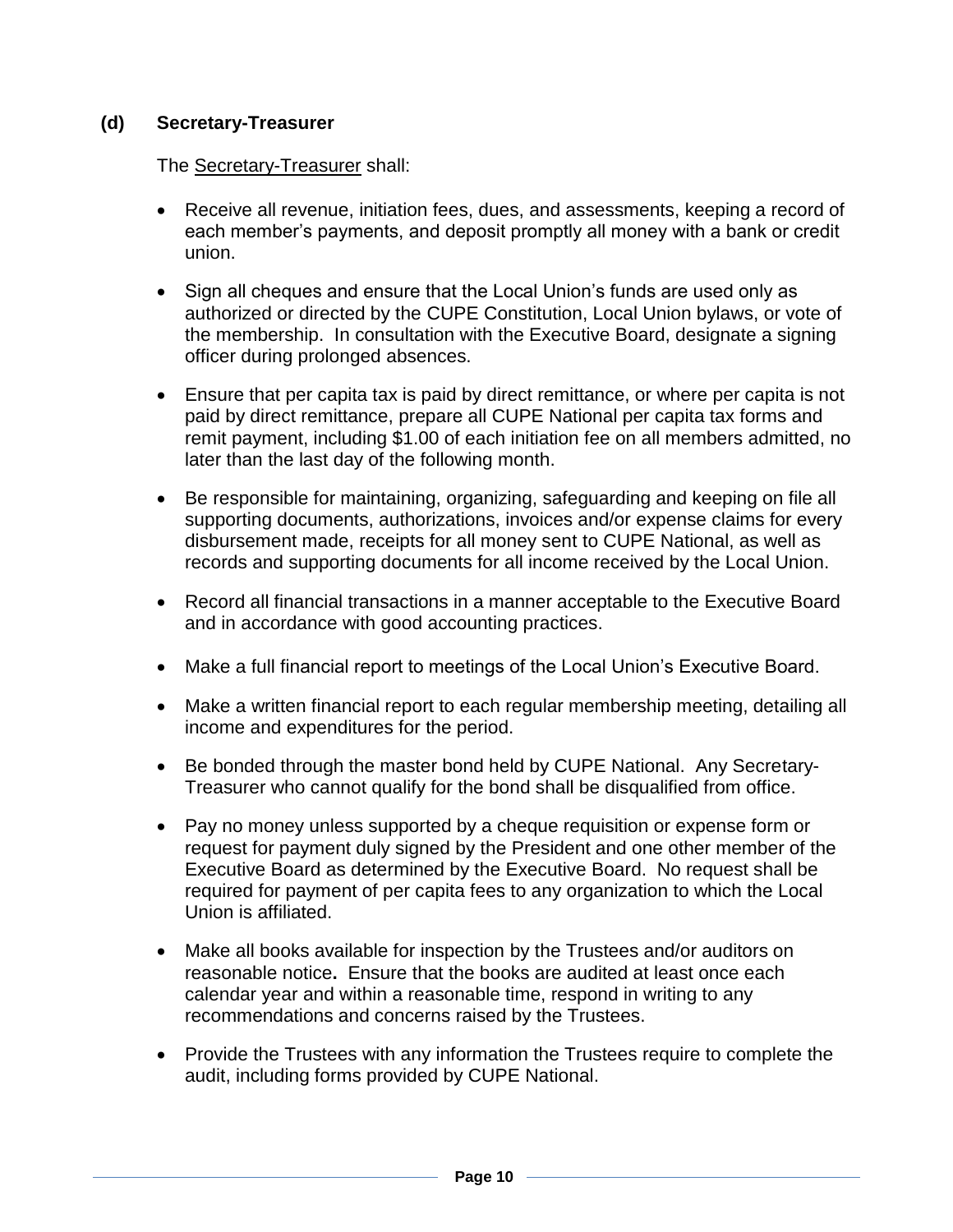- Where required, not later than February  $28<sup>th</sup>$  each year, furnish each member, on the forms supplied by CUPE National, with a statement showing the net amount of tax-deductible dues paid by him during the preceding calendar year.
- Be empowered, with the approval of the membership, to employ necessary administrative assistance to be paid for out of the Local Union's funds.
- Notify all members who are one month in arrears and report to the Executive Board all members two or more months in arrears in the payment of union dues.

(Articles B.3.4 to B.3.8)

#### **(e) Trustees**

The Trustees shall:

- Act as an auditing committee on behalf of the members and audit the books and accounts of the Secretary-Treasurer, the Recording Secretary, and the committees at least once every calendar year.
- Make a written report of their findings to the first membership meeting following the completion of each audit.
- Submit in writing to the President and Secretary-Treasurer any recommendations and/or concerns they feel should be reviewed in order to ensure that the Local Union's funds, records, and accounts are being maintained by the Secretary-Treasurer in an organized, correct, and proper manner.
- Be responsible to ensure that monies have not been paid out without proper constitutional or membership authorization.
- Ensure that proper financial reports have been given to the membership.
- Audit the record of attendance.
- Inspect at least once a year, any stocks, bonds, securities, office furniture and equipment, and titles or deeds to property that may at any time be owned by the Local Union, and report their findings to the membership.
- Send to the National Secretary-Treasurer, with a copy to the assigned Servicing Representative, the following documents:
	- i. Completed Trustee Audit Program
	- ii. Completed Trustees' Report
	- iii. Secretary-Treasurer Report to the Trustees
	- iv. Recommendations made to the President and Secretary-Treasurer of the Local Union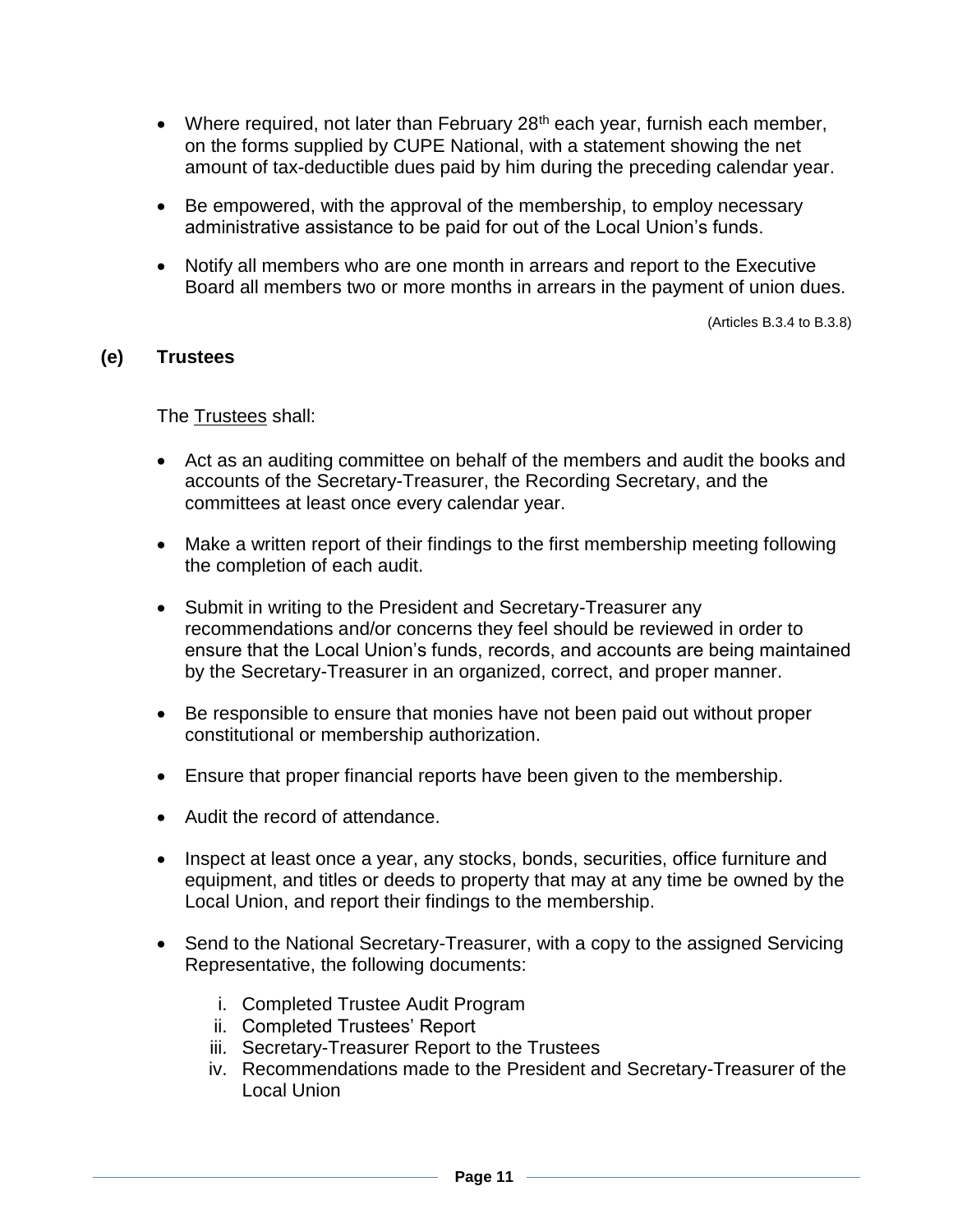- v. Secretary-Treasurer's response to recommendations
- vi. Concerns that have not been addressed by the Local Union Executive Board.

(Articles B.3.10 to B.3.12)

#### **Membership Officer**

The Membership Officer shall:

- Guard the inner door at membership meetings and admit no one but members in good standing or Officers and officials of CUPE, except on the order of the President and with consent of the members present.
- Maintain the record of membership attendance at meetings.
- Perform such other duties as may be assigned by the Executive Board from time to time.

# <span id="page-11-0"></span>**SECTION 10 – NOMINATION, ELECTION AND INSTALLATION OF OFFICERS**

#### **(a) Nominations**

- 1. Nominations will be received at the regular membership meeting held in the month of April.
- 2. Nominations will be accepted from members in attendance at the nomination meeting or from those members who have allowed their name to be filed in writing at the meeting, witnessed by another member.
- 3. To be eligible for nomination, the nominee must have been accepted into membership and continue to be a member in good standing.

(Articles B.8.1,B.8.2 and B.8.3)

- 4. A member may accept nomination for a position while holding office in any position. If successful in the election, their resignation from their current position will take effect at that time.
- 5. No member will be eligible for nomination if they are in arrears of dues and/or assessments.
- 6. Those members nominated for the position of President must have attended 50% of General Membership Meetings in the year prior to their nomination.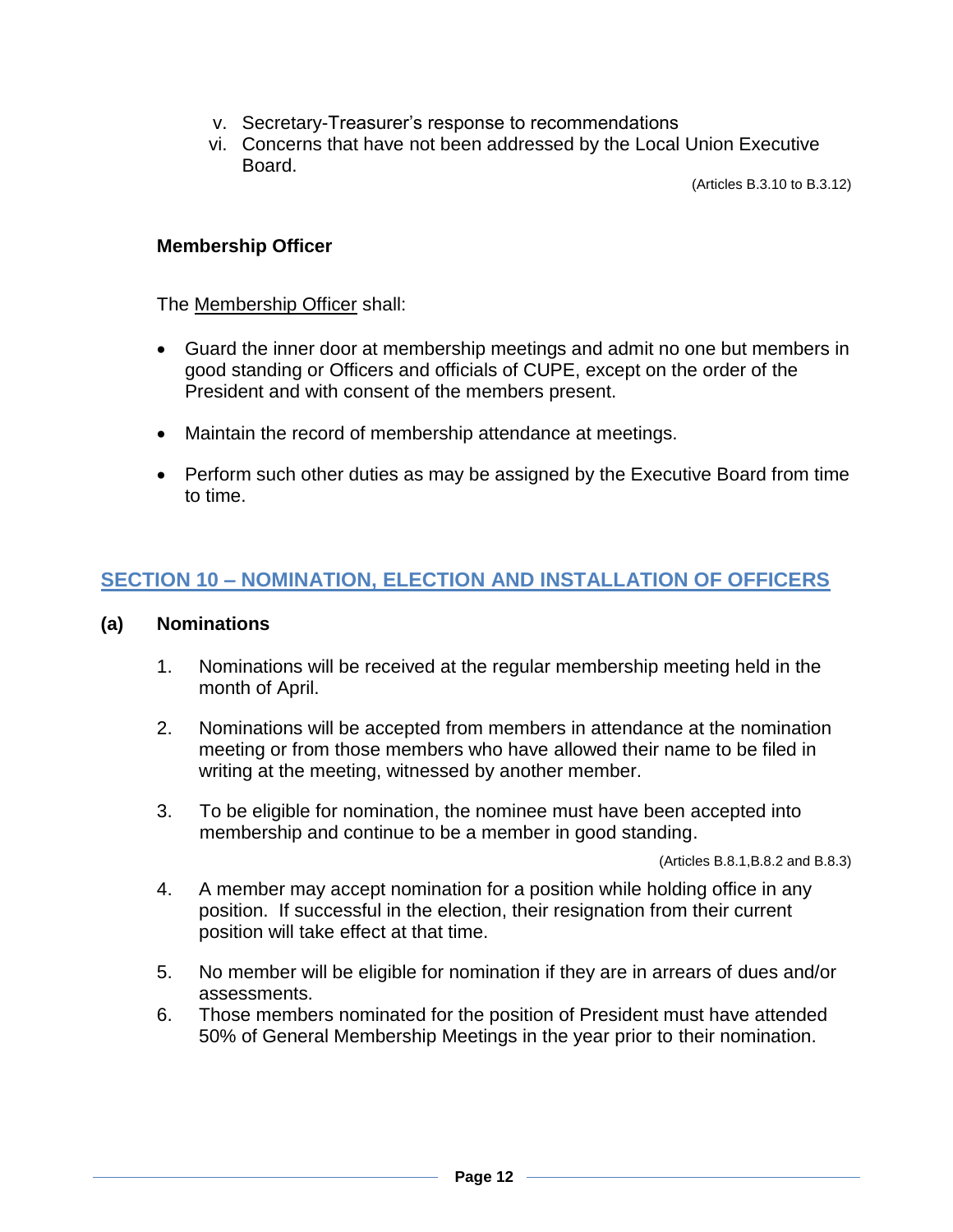#### (b) **Elections**

- 1. The President and Recording Secretary are elected on even years (starting May 2022). The Vice-President, Secretary-Treasurer and Membership Officer and Stewards are elected in odd years.
- 2. At a membership meeting, at least one month prior to Election Day, the President will, subject to the approval of the members present, appoint an Elections Committee consisting of a Chief Returning Officer and assistant(s). The committee will include members of the Local Union who are neither Officers nor candidates for office. The Elections Committee shall have full responsibility for voting arrangements and shall treat information submitted to it in connection with its responsibilities as confidential. The National Representative assigned to the Local Union shall serve as an advisor to the committee when requested by the Local Union.
- 3. The Elections Committee will determine the form of the ballot and ensure that sufficient quantities are made available in good time to the Chief Returning Officer.
- 4. The Chief Returning Officer will be responsible for issuing, collecting, and counting ballots. The Chief Returning Officer must be fair and impartial and see that all arrangements are unquestionably democratic.
- 5. The voting will take place at the regular membership meeting in May. The vote will be by secret ballot.
- 6. Voting to fill one office will be conducted and completed, and recounts dealt with before balloting may begin to fill another office.
- 7. A majority of votes cast will be required before any candidate can be declared elected, and second and subsequent ballots will be taken if necessary to obtain a majority. On the second and subsequent ballots, the candidate receiving the lowest number of votes in the previous ballot will be dropped.
- 8. In the event of a tie vote, a second and subsequent ballot(s) will be taken if necessary until a candidate receives a majority of votes cast and can be declared elected. In the event the tie vote persists, subsequent ballots may be deferred to the next membership meeting.
- 9. When two or more nominees are to be elected to any office by ballot, each member voting will be required to vote for the full number of candidates to be elected or the member's ballot will be declared spoiled.

(Article 11.4)

10. Any member may request a recount of the votes for any election and a recount will be conducted if the request is supported, in a vote, by at least the number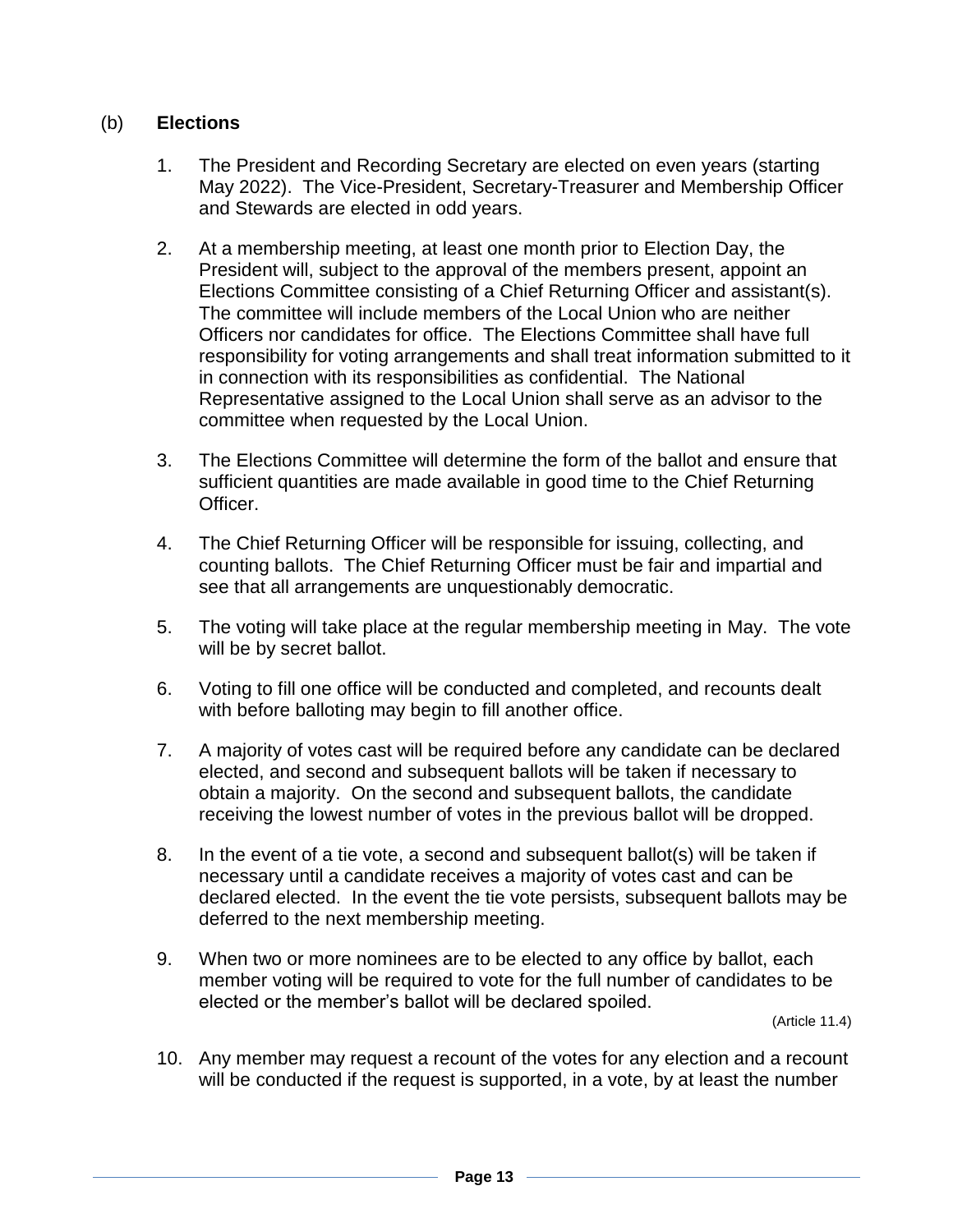of members equal to the quorum for a membership meeting as set out in Section 6(c).

11. All election complaints by members will be submitted in writing to the Chief Returning Officer as soon as possible but in no circumstances will a complaint be valid if it is filed later than seven days after the election. The Chief Returning Officer in conjunction with the Elections Committee will investigate the complaint and issue a ruling as soon as practical and report the ruling to the very next regular membership meeting.

## (c) **Steward Elections**

Nominations and elections for Steward positions will take place after the elections outlined in Section 10(b). Bargaining unit nominations and elections will be conducted for the following positions:

- 2 Clerical Personnel
- 1 Trades Department
- 2 **Custodial**
- 3 Direct Student Support
- 1 Grounds Crew / I.T.

The voting will take place at a bargaining unit membership meeting by secret ballot. A majority of votes cast will be required before any candidate can be declared elected, and second and subsequent ballots will be taken if necessary to obtain a majority. On the second and subsequent ballots, the candidate receiving the lowest number of votes in the previous ballot will be dropped.

#### (d) **Bargaining**

The Bargaining Committee of the Local shall consist of five (5) members including the President who shall serve as Chairperson and one representative shall be from each of four following departments. The four departments will be Direct Student Support, Clerical, Custodial and Maintenance/IT.

On notification of negotiations, each Department of this Union will meet to discuss their needs and demands and elect one member to represent them on the Bargaining Committee. Whenever possible, the President will be present at these meetings. The election of four department representatives shall be ratified by the membership-at-large.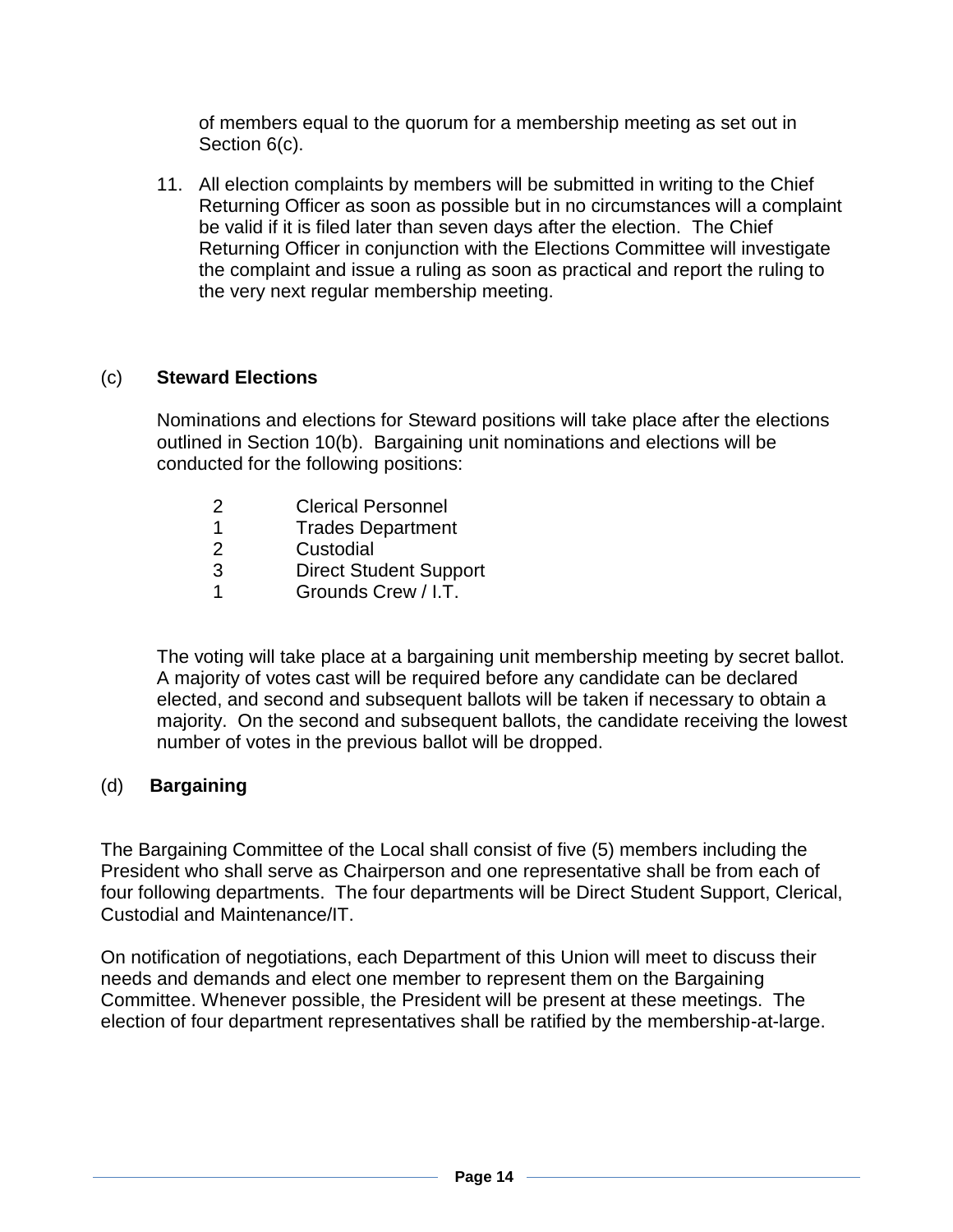#### (e) **Installation of Officers**

1. All duly elected Officers shall be installed at the meeting at which elections are held and shall continue in office for two year(s) or until a successor has been elected and installed, provided, however, that no term of office shall be less than one year and no longer than three years.

(Article B.2.4)

- 2. The terms of office for Trustees shall be so that one serves for a period of three years, one for two years, and one for one year, as laid down in Article B.2.4 of the CUPE National Constitution. Each year thereafter, the Local Union shall elect one Trustee for a three year period. No member who has been a signing Officer for the Local Union is eligible to run for Trustee, until at least one full term of office has elapsed.
- 3. The Oath of Office to be read by the newly-elected Officers is:

*"I, \_\_\_\_\_\_\_\_\_\_\_\_\_\_\_\_\_\_\_\_\_\_\_, promise to perform the duties of my office, as set out in the Constitution and laws of the Canadian Union of Public Employees, faithfully and to the best of my ability for my term of office. As an Officer of the Union, I will always promote the harmony and dignity of its sessions by counsel and example. I also promise to turn over all property of the Union to my successor at the end of my term."*

(Article 11.6(b))

#### (f) **By-elections**

Should an office fall vacant for any reason, the resulting by-election should be conducted as closely as possible in conformity with this section. The term of office for any position filled through a by-election will be the term that the vacated position was initially elected to fulfill.

# <span id="page-14-0"></span>**SECTION 11 – FEES, DUES AND ASSESSMENTS**

#### (a) **Initiation Fee**

Payment of initiation fees is a tangible confirmation of the desire to become a member of your Local Union and the Canadian Union of Public Employees. Each application for membership in the Local Union will be directed to the Secretary-Treasurer and will be accompanied by an initiation fee of 10 dollars which shall be in addition to monthly dues. The Secretary-Treasurer shall issue a receipt. If the application is rejected, the fee shall be returned.

(Articles B.4.1 and B.8.2)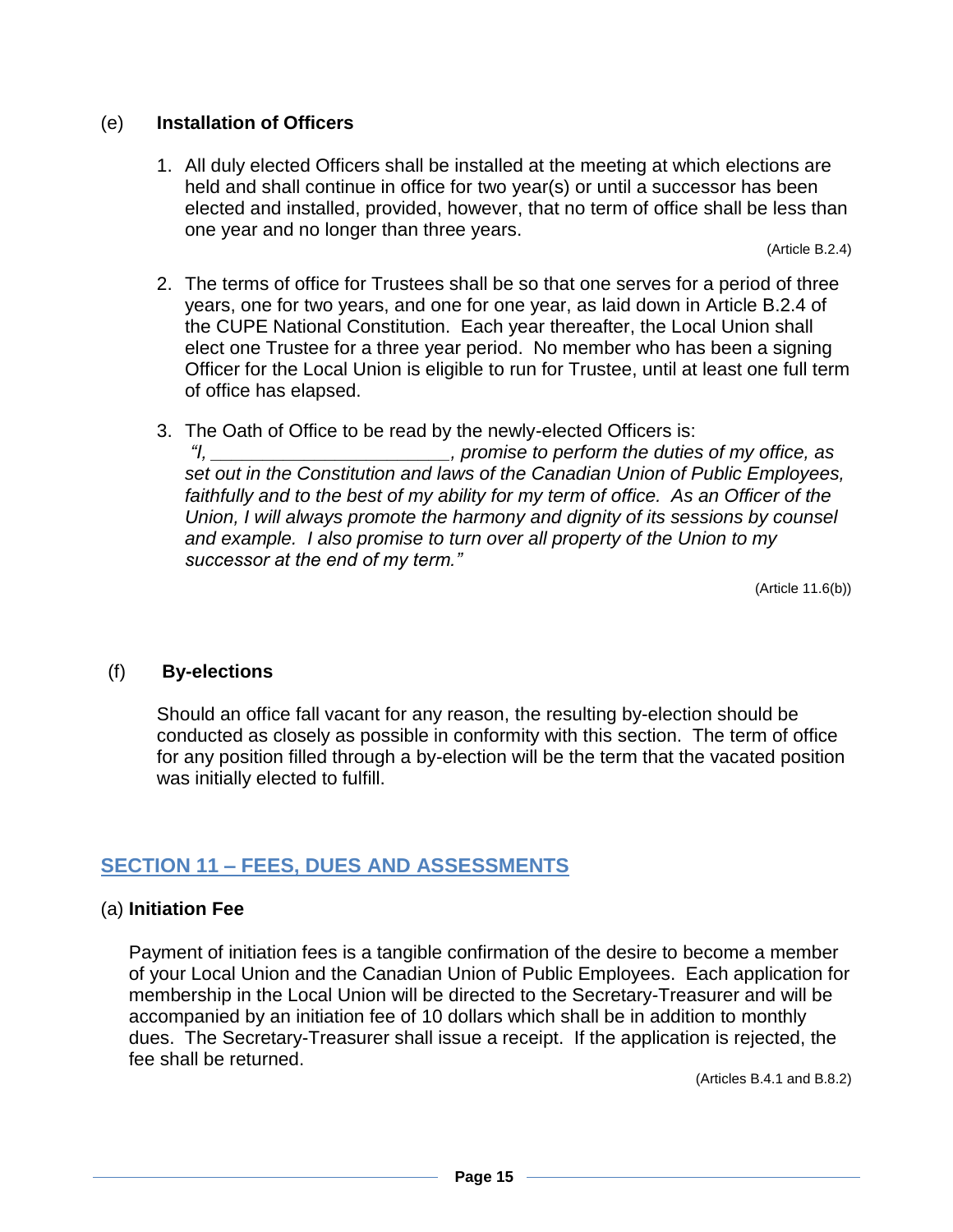#### (b) **Monthly Dues**

The monthly dues shall be 1.95% of regular wages.

#### (c) **Amending Monthly Dues**

The regular monthly dues may be amended at a regular or special membership meeting. The vote must be by secret ballot. Notice of at least seven days at a previous meeting or 60 days in writing must be given.

(Article B.4.3)

#### (d) **Assessments**

Assessments may be levied in accordance with the CUPE Constitution. Assessments do not mean or include regular monthly dues and are applied for a specific purpose or specific length of time. Membership approval is required and the assessment will only be applied after the National President approves the assessment.

(Article B.4.2)

#### <span id="page-15-0"></span>**SECTION 12 – NON PAYMENT OF DUES AND ASSESSMENTS**

A member who fails to pay dues and assessments for three months is automatically suspended from membership. The suspension will be reported to the Executive Board by the Secretary-Treasurer. The Executive Board will report all suspensions to the next membership meeting. The member may return to membership in good standing by paying a readmission fee and any other penalty set by the Local Union. The readmission fee cannot be less than the initiation fee of the Local Union.

A member who has been unemployed or unable to work because of sickness shall pay the readmission fee but may not be required to pay arrears.

(Article B.8.6)

#### <span id="page-15-1"></span>**SECTION 13 – EXPENDITURES**

#### (a) **Payment of Local Union Funds**

Funds can only be spent for valid purposes of the Local Union under the following circumstances:

- When the expenditure is authorized by a budget approved by a majority of members present and voting at a regular or special membership meeting;
- When these bylaws approve the expenditure; or
- Through a vote of the majority of members present and voting at a regular or special membership meeting.

(Article B.4.4)

(Article B.4.3)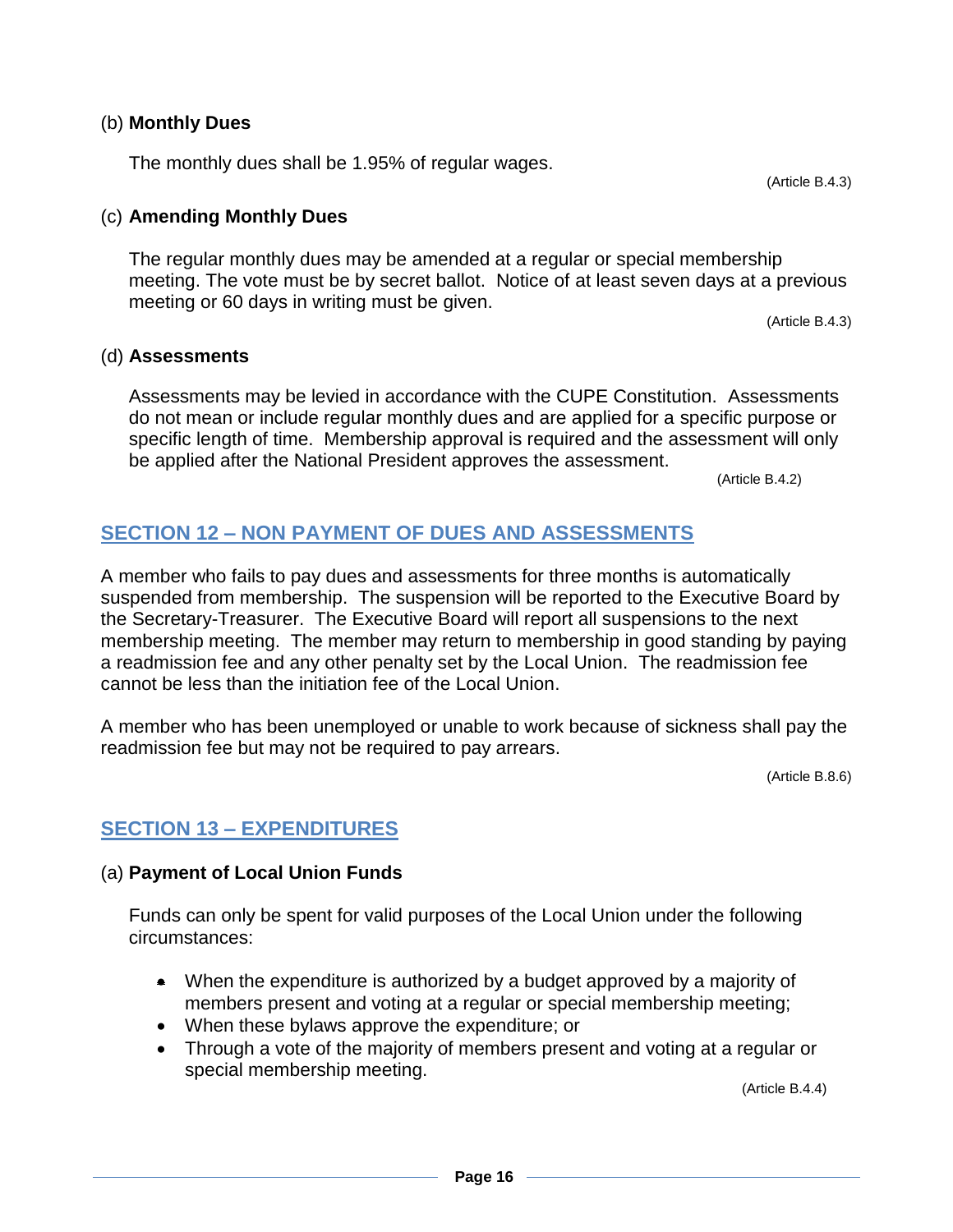#### (b) **Payment of Per Capita Tax and Affiliation Fees**

Authorization to pay per capita tax to CUPE National, to CUPE British Columbia Provincial Division, or any labour organization the Local Union is affiliated with, is not required.

#### (c)**Payment of Local Union Funds to Members or Causes Outside of CUPE**

In the case of a grant or a contribution to a member(s) or a cause(s) outside of CUPE greater than \$150, a notice of motion must be made at a regular membership meeting and then approved at the following regular or special membership meeting before the grant or contribution can be paid out. The approval meeting must be no earlier than seven days after the meeting where notice of motion has been given.

(d) No Officer or member of Local 379 will be allowed to spend any Local Union funds without first having received authorization under Section 13(a) of these bylaws.

# <span id="page-16-0"></span>**SECTION 14 – OUT-OF-POCKET EXPENSES**

Local Union Officers and committee members shall be provided an out-of-pocket expense allowance as follows:

| \$17 per day       |
|--------------------|
| \$150.00           |
| \$150.00           |
| \$100.00           |
| \$100.00           |
| \$50.00<br>\$50.00 |
|                    |

#### <span id="page-16-1"></span>**SECTION 15 – CHILD CARE, DEPENDENT CARE AND ELDER CARE**

Caring for children, dependents or the elderly are barriers to actively participating in the union or to attending membership meetings. Local 379 is committed to removing barriers within its control so that all members have equal access to participation.

(a) When it is practical and demand warrants, Local 379 will provide on-site child care at all Local Union membership meetings. Where on-site child care is not provided, and in the case of dependent care or elder care, members will be reimbursed to a maximum of the living wage for the area for each hour of required care. Reimbursement will be provided upon proof of payment.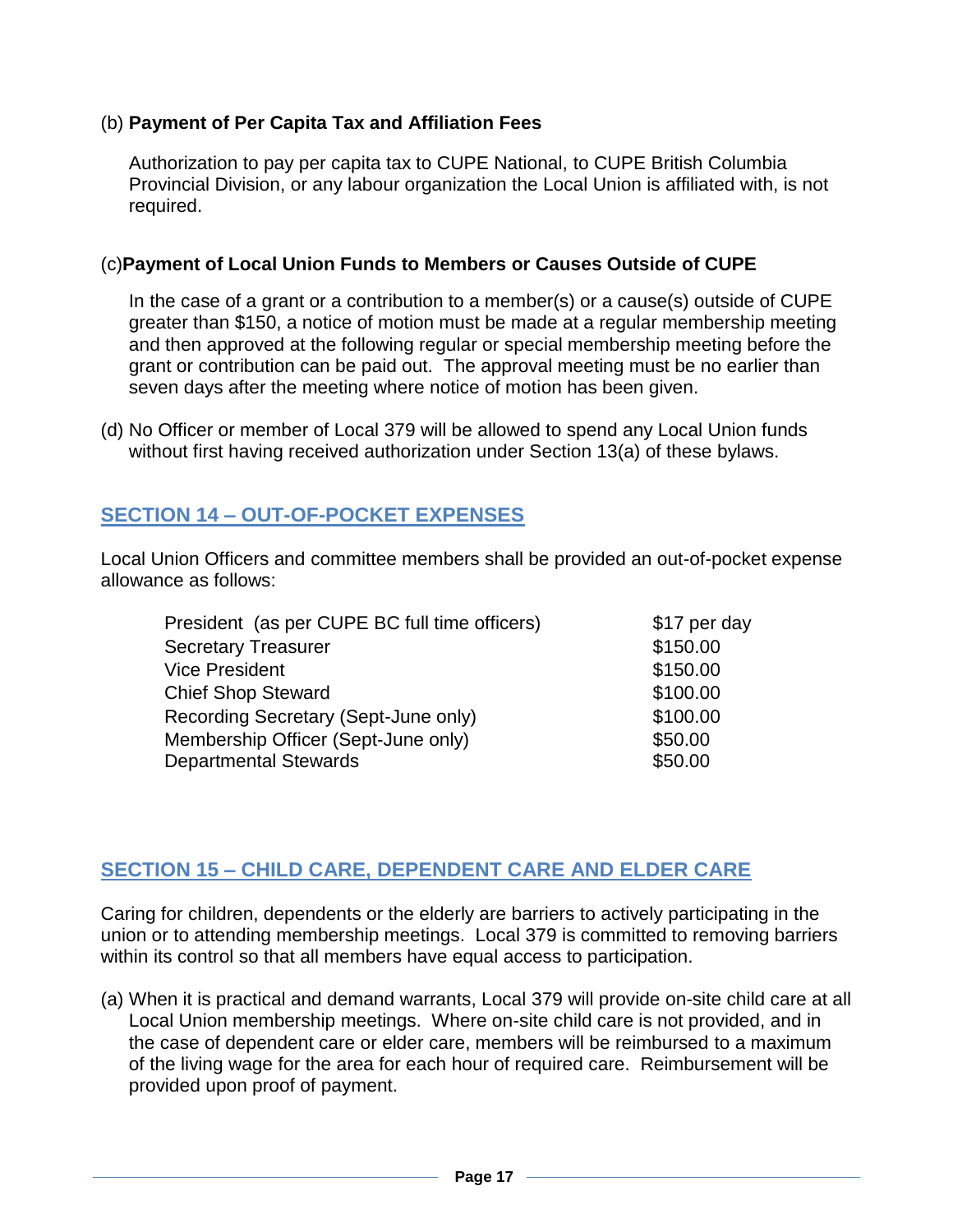- (b) Any member who is on authorized Local 379 business shall be eligible for child care, dependent care, and/or elder care expenses where required. Upon proof of payment, claims shall be reimbursed to a maximum of the living wage for the area for each hour of care required.
- (c) Claims will not be paid for a spouse, partner, or a family member who normally provides care without charges. Claims will not be paid for periods of time where a member would normally have paid for care such as during normal hours of work at their job.

# <span id="page-17-0"></span>**SECTION 16 – DELEGATES TO CONFERENCES, CONVENTIONS AND EDUCATIONALS**

- (a) Except for the President's option [Section 9(a)], all delegates to conventions**,**  conferences, and educationals shall be chosen by election at membership meetings.
- (b) All delegates attending conventions, conferences, or educationals held outside the town of Burnaby shall be paid transportation expenses as determined by the Secretary-Treasurer, and a per diem allowance of 86 dollars for meals and expenses. The Local Union will reimburse the member's employer for any loss of wages.
- (c) Local 379 will provide members with their per diem allowance prior to their attending the convention, conference, or educational.
- (d) Local 379 encourages the participation of women and all equity-seeking groups in their delegation to conventions, conferences, and educationals.

# <span id="page-17-1"></span>**SECTION 17 – COMPLAINTS AND TRIALS**

All charges against members or Officers must be made in writing and dealt with in accordance with the Trial Procedure provisions of the CUPE National Constitution.

(Articles B.11.1 to B.11.5)

# <span id="page-17-2"></span>**SECTION 18 – RULES OF ORDER**

All meetings of the Local Union will be conducted in accordance with the basic principles of Canadian parliamentary procedure. Some of the more important rules to ensure free and fair debate are appended to these bylaws as Appendix C. These rules shall be considered as an integral part of the bylaws and may be amended only by the same procedure used to amend the bylaws.

In situations not covered by Appendix C to these bylaws, the CUPE National Constitution may provide guidance, but, if the situation is not dealt with there, Bourinot's Rules of Order shall be consulted and applied.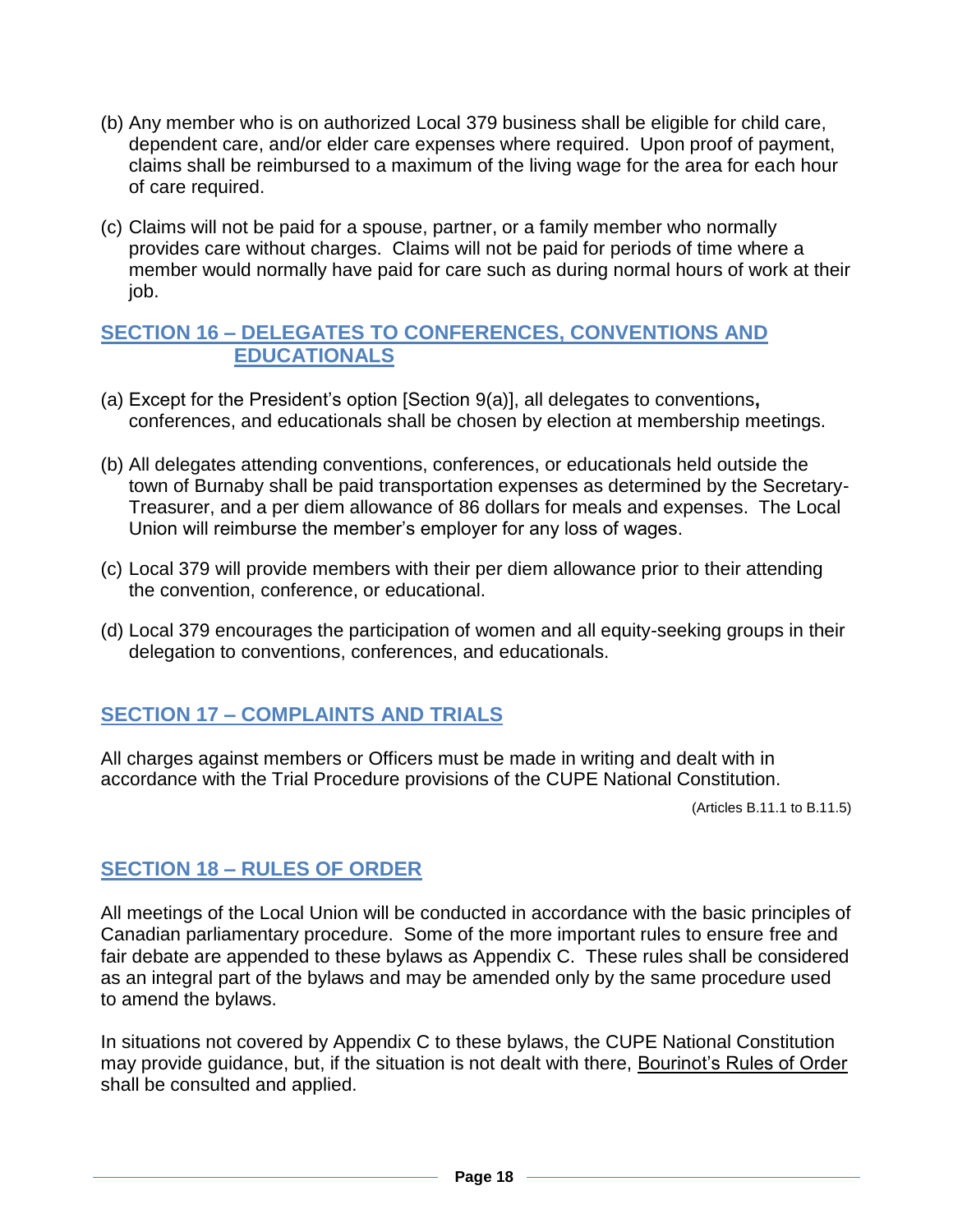## <span id="page-18-0"></span>**SECTION 19 – AMENDMENTS**

#### (a) **CUPE Constitution**

These bylaws are always subordinate to the CUPE Constitution (including Appendix B) as it now exists or may be amended from time to time, and in the event of any conflict between these bylaws and the CUPE Constitution, the latter shall govern. The National President has the sole authority to interpret the CUPE Constitution.

(Articles 9.2(c), 13.3 and B.5.1)

#### (b) **Additional Bylaws**

A Local Union can amend or add to its bylaws only if:

- (i) the amended or additional bylaws do not conflict with the CUPE Constitution;
- (ii) the amended or additional bylaws are approved by majority vote at a regular membership meeting or at a special membership meeting called for that purpose; and
- (iii) notice of the intention to propose the amended or additional bylaws was given at least seven days before at a previous membership meeting or 60 days before in writing.

(Articles 13.3 and B.5.1)

#### (c) **Effective Date of Amended or Additional Bylaws**

The amended or additional bylaws do not come into effect until they have been approved in writing by the National President. The National President will decide whether to approve the amended or additional bylaws within 90 days of receiving them and will withhold approval only where they conflict with the CUPE Constitution.

(Articles 13.3 and B.5.1)

# <span id="page-18-1"></span>**SECTION 20 – PRINTING AND DISTRIBUTION OF BYLAWS**

Members will have available a copy of Local 379 bylaws, either in paper format or via the Local Union website at cupe379.ca. Members requesting a copy of these bylaws will be provided a copy as requested.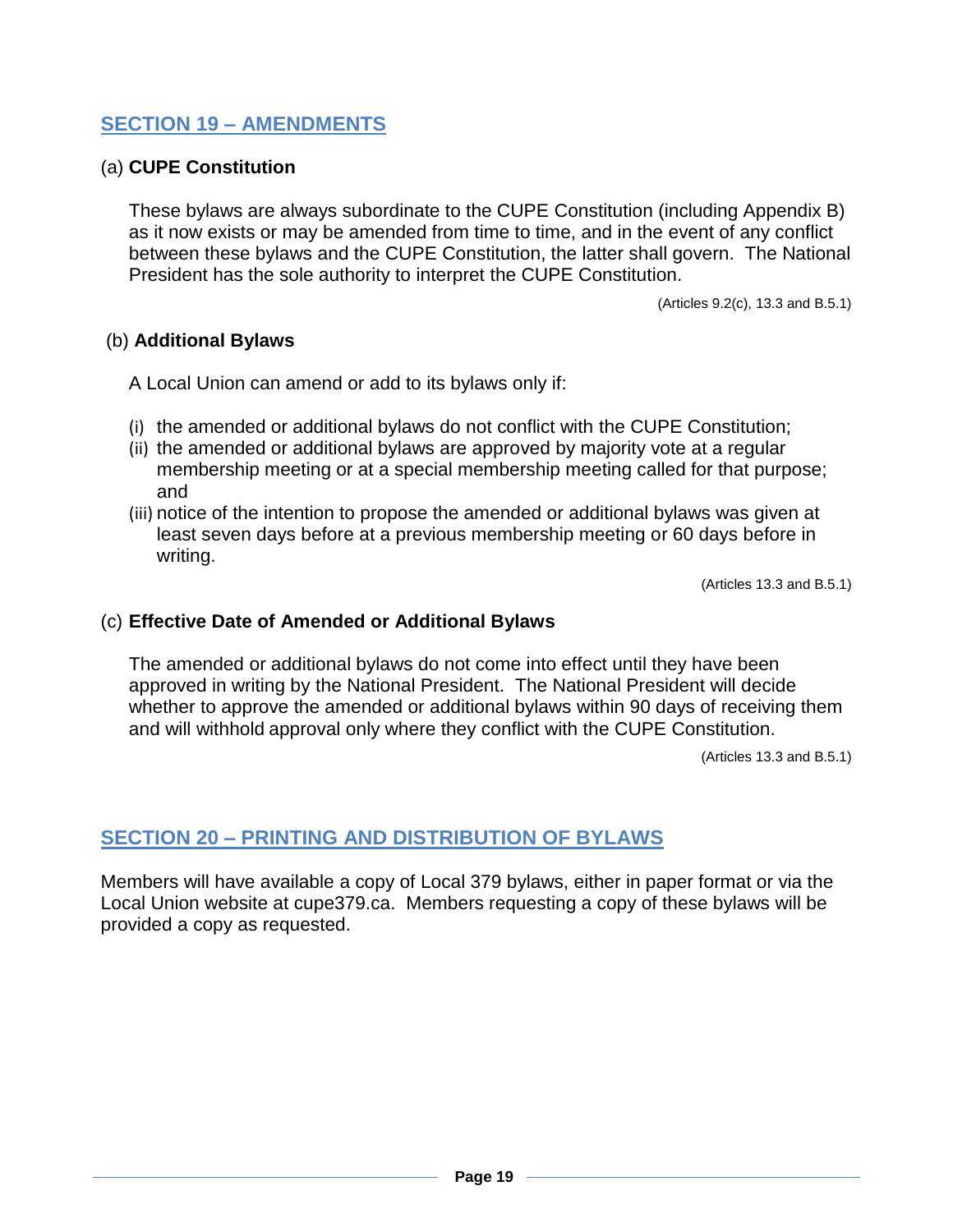# **Appendix A**

# **CUPE NATIONAL EQUALITY STATEMENT**

<span id="page-19-1"></span><span id="page-19-0"></span>Union solidarity is based on the principle that union members are equal and deserve mutual respect at all levels. Any behaviour that creates conflict prevents us from working together to strengthen our union.

As unionists, mutual respect, cooperation, and understanding are our goals. We should neither condone nor tolerate behaviour that undermines the dignity or self-esteem of any individual or creates an intimidating, hostile, or offensive environment.

Discriminatory speech or conduct which is racist, sexist, transphobic, or homophobic hurts and thereby divides us. So too does discrimination on the basis of ability, age, class, religion and ethnic origin.

Sometimes discrimination takes the form of harassment. Harassment means using real or perceived power to abuse, devalue, or humiliate. Harassment should not be treated as a joke. The uneasiness and resentment that it creates are not feelings that help us grow as a union.

Discrimination and harassment focus on characteristics that make us different; and they reduce our capacity to work together on shared concerns such as decent wages, safe working conditions, and justice in the workplace, society, and in our union.

CUPE's policies and practices must reflect our commitment to equality. Members, staff, and elected officers must be mindful that all persons deserve dignity, equality, and respect.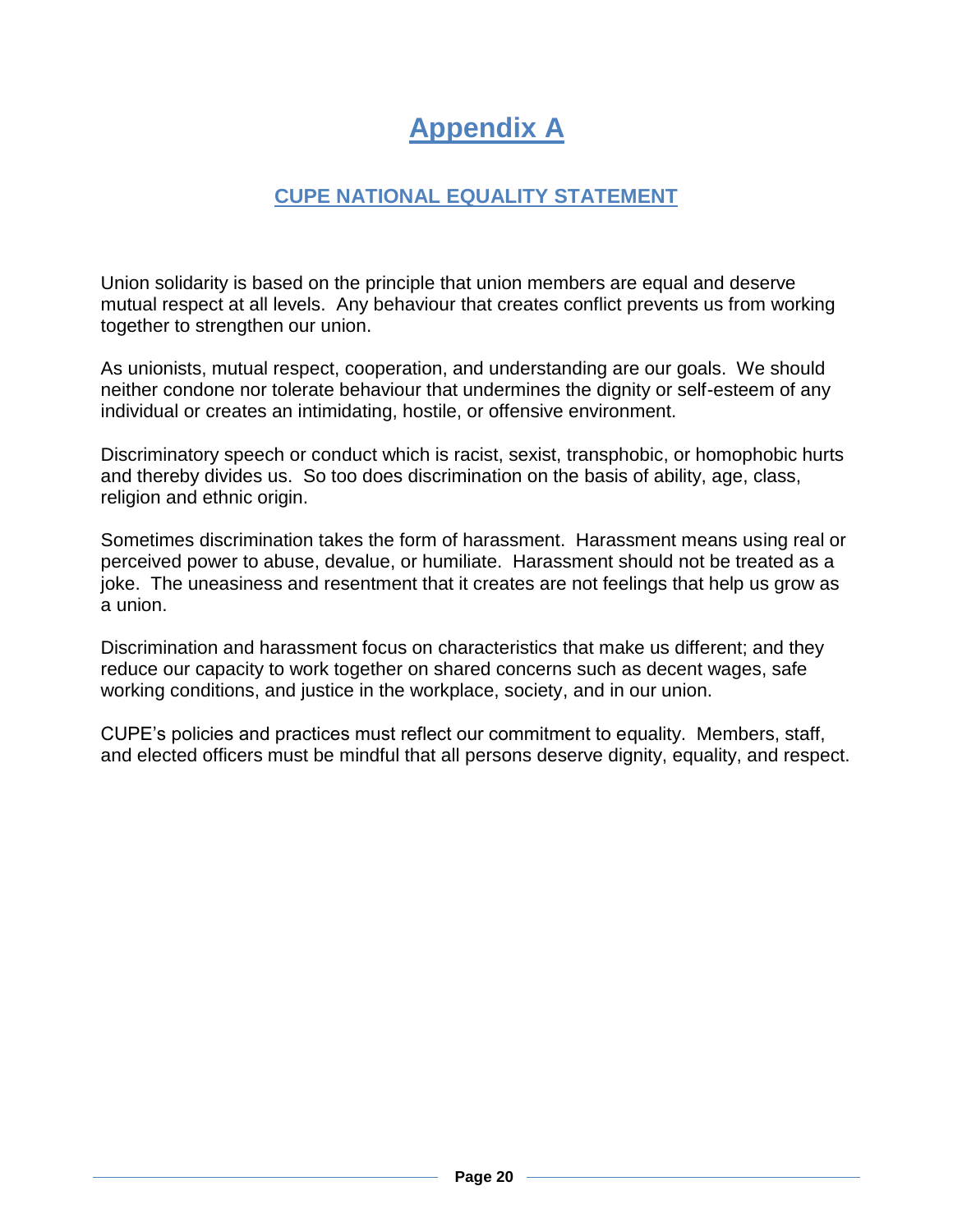# **Appendix B**

# **CODE OF CONDUCT**

<span id="page-20-1"></span><span id="page-20-0"></span>Local 379 is committed to ensuring that all of its meetings and activities are safe environments where members are encouraged to speak. Existing members are encouraged to welcome, mentor and support new members and equity-seeking members.

Local 379 strives to promote core values which include the principles of solidarity, equality, democracy, integrity, and respect. We are committed to mobilizing our energy and skills to work together to promote these values and to attain these goals in our union, our communities, and globally.

Local 379 is committed to creating a union which is inclusive, welcoming, and free from harassment, discrimination and all types of bullying and intimidation. Local 379needs to ensure that it provides a safe environment for members, staff and elected officers to carry out our work. Local 379 expects that mutual respect, understanding and co-operation will be the basis of all our interaction.

This Code of Conduct for Local 379 sets out standards of behaviour for members at meetings, and all other events organized by Local 379. It is consistent with the expectations outlined in the Equality Statement, CUPE National Constitution and these bylaws. It does not apply to complaints arising in the workplace, as those are dealt with through the grievance procedure and/or the applicable workplace harassment policy.

As members of Local 379 we commit to one another and to the union to be governed by the principles of the Code of Conduct and agree to:

- Abide by the provisions of the Equality Statement;
- Respect the views of others, even when we disagree;
- Recognize and value individual differences;
- Communicate openly;
- Support and encourage each other;
- Make sure that we do not harass or discriminate against each other;
- Commit to not engaging in offensive comment or conduct;
- Make sure that we do not act in ways that are aggressive, bullying, or intimidating; and
- Take responsibility for not engaging in inappropriate behaviour due to abuse of alcohol or other drugs while participating in union activities, including social events.

Harassment is objectionable behaviour which may include actions, language, gestures, and/or written material, and which the harasser knows or ought reasonably to know is abusive and unwelcome. Bullying is a form of harassment which is serious ongoing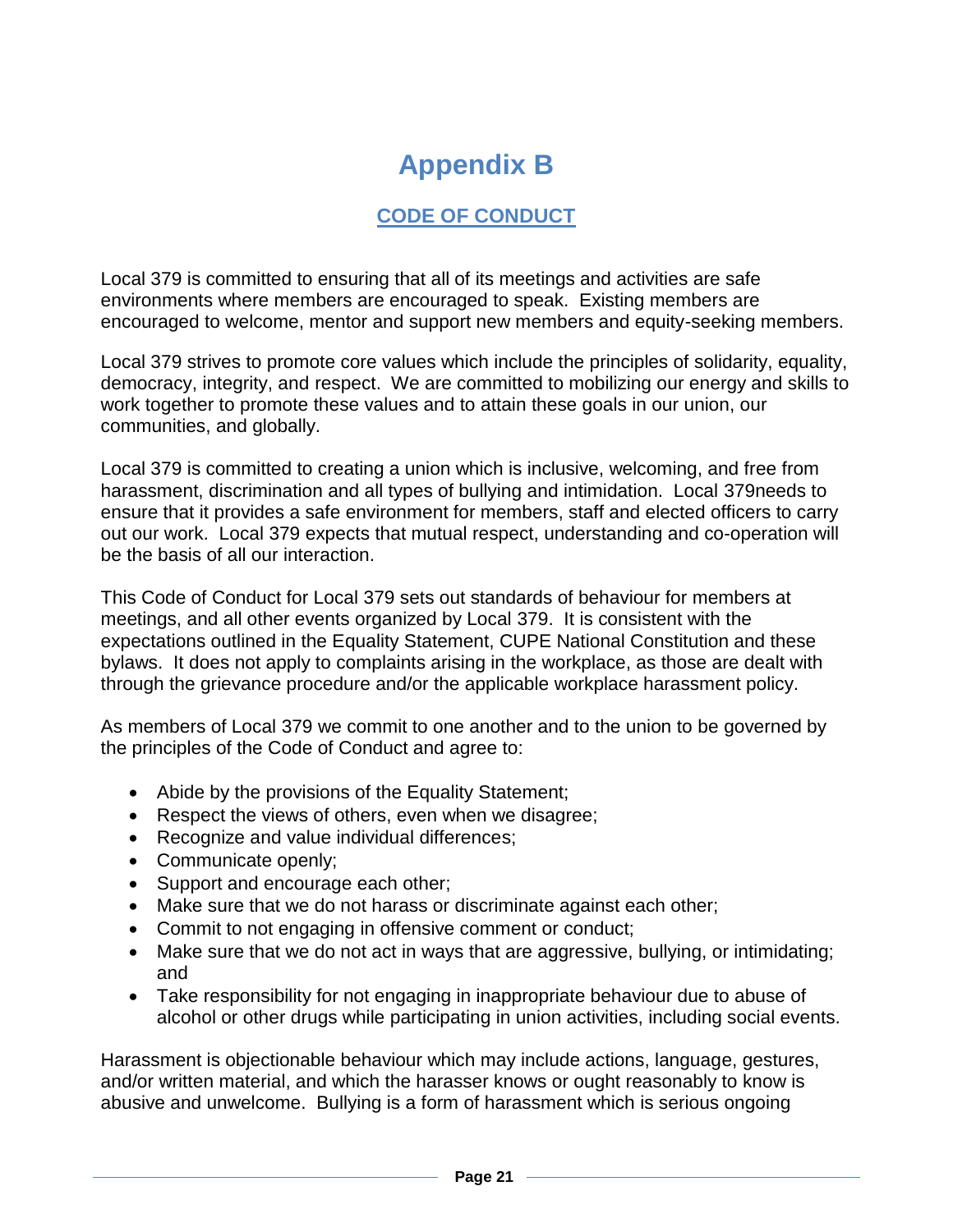behaviour which targets an individual or group and which threatens that person or persons' mental and/or physical well-being.

A complaint regarding this Code of Conduct will be handled as follows:

- 1. If possible, a member may attempt to deal directly with the person alleged to have engaged in behaviour contrary to the Code, by asking the person to stop such behaviour. If that is not possible, or if it does not resolve the problem, a member may bring forward a complaint.
- 2. Once a complaint is received, a designated Officer of the Local Union will work to seek a resolution.
- 3. If this fails to resolve the matter, the designated Officer of the Local Union shall report the matter to the person in charge, who shall determine whether there is need to remove the member. The person in charge has the authority to expel members from the event for serious or persistent offenses.

This Code of Conduct is designed to create a safe, respectful and supportive environment within CUPE. It is meant to enhance the rights and obligations outlined in the Bylaws of Local 379, the CUPE National Constitution, the Equality Statement, and applicable human rights legislation, not replace them.

This Code of Conduct does not replace a member's right to access the trial provisions of the CUPE National Constitution.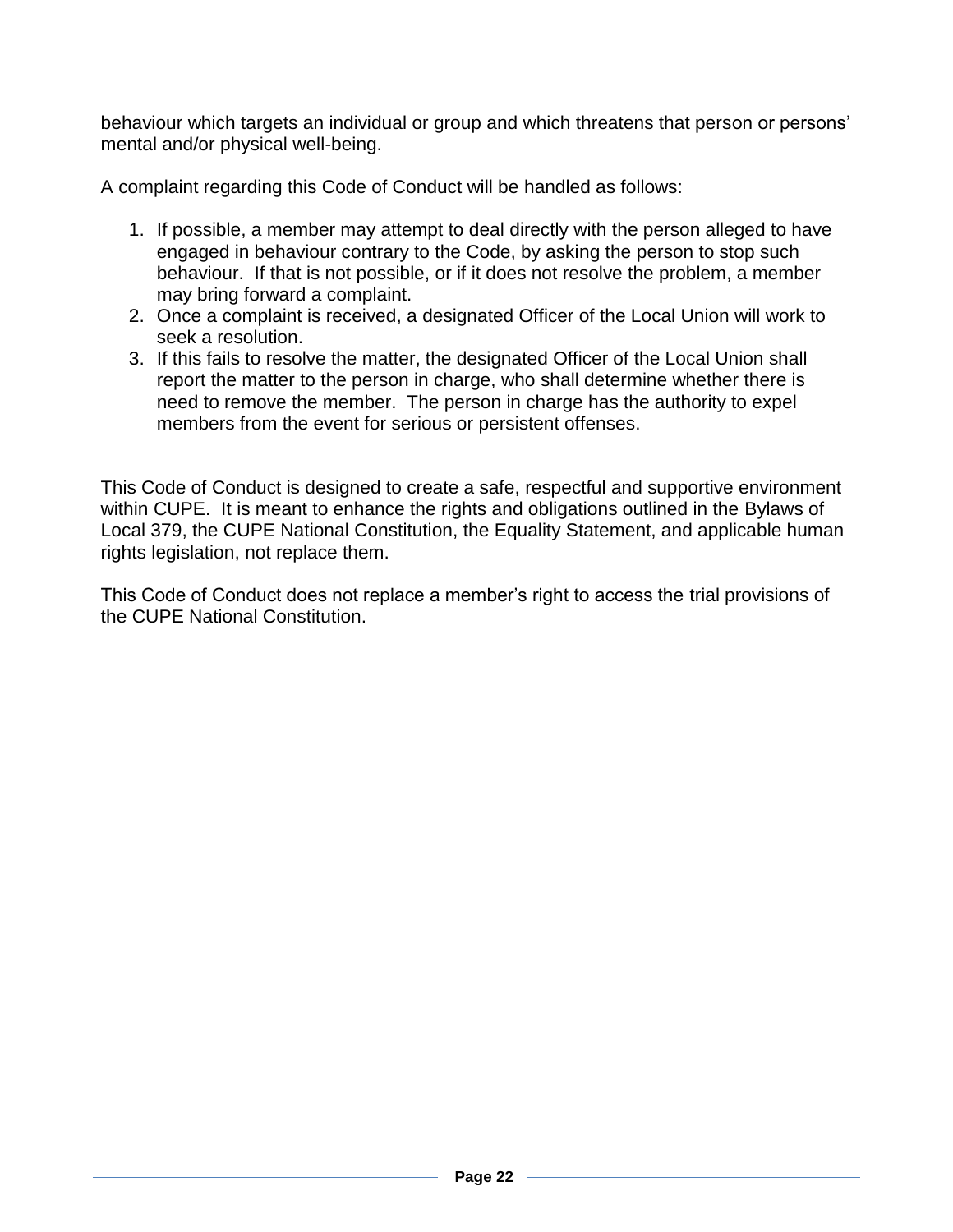# **Appendix C**

# **RULES OF ORDER**

- <span id="page-22-1"></span><span id="page-22-0"></span>1. The President will be the Chairperson at all membership meetings. In the absence of the President, the Vice-President will be the Chairperson at the membership meeting. In the absence of the President and Vice-President, the Recording Secretary will be the Chairperson at the membership meeting. In the absence of the President, Vice-President and Recording Secretary, members at the membership meeting will select a Chairperson by majority vote. Quorum rules must be met.
- 2. Members are not allowed to speak about an issue for more than five minutes. Members can only speak to an issue once unless there is agreement by the members at a meeting, or where all those wishing to speak have had the opportunity to speak.
- 3. The Chairperson of a committee who is making a report or the mover of a motion may speak for up to fifteen minutes. With the agreement of the members present, the fifteen minutes may be expanded.
- 4. The Chairperson will state every motion presented at a membership meeting before allowing debate on the motion. Before putting a motion to a vote, the Chairperson will ask: "Is the Local ready for the motion?" If no member rises to speak, the motion will be voted upon.
- 5. A motion must be moved and seconded. The mover and seconder must rise and be recognized by the Chairperson.
- 6. A motion to amend a motion, or a motion to amend an amendment are allowed, however a motion to amend an amendment to an amendment is not allowed.
- 7. An amendment to a motion or an amendment to an amendment to a motion that is a direct negative to the main motion is never permitted.
- 8. On motion, the regular order of business at a membership meeting may be suspended where two-thirds of those present vote to do so. The regular order of business should only be suspended to deal with urgent business.
- 9. Motions other than those named in Rule 19, or motions to accept or adopt the report of a committee, will, if requested by the Chairperson, be put in writing prior to beginning debate and vote.
- 10. At the request of a member, and upon a majority vote, a motion which contains more than one action or issue can be divided.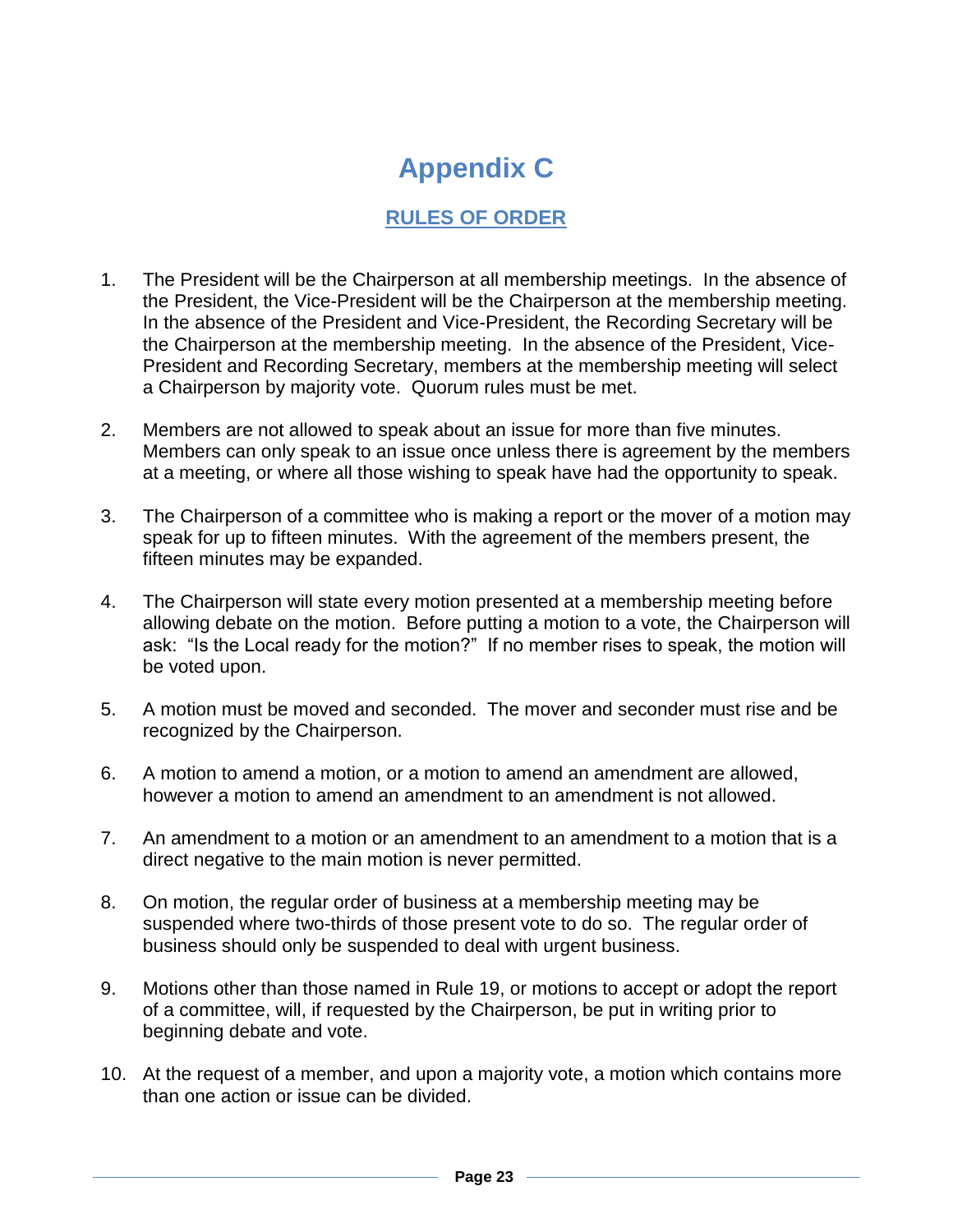- 11. The mover of a motion can withdraw the motion upon the consent of the seconder prior to the end of debate. Once debate has ended on a motion, the motion can only be withdrawn upon unanimous vote of the members present.
- 12. A member who wishes to speak on a motion, or a member who wishes to move a motion, shall rise and respectfully address the Chairperson. The member shall not proceed until the member is recognized by the Chairperson except where the member rises to a point of order or on a question of privilege.
- 13. The Chairperson will keep a speakers list and in all cases will determine the order of speakers including those circumstances where two or more members rise to speak at the same time.
- 14. A member, while speaking, will speak only to the issue under debate. Members shall not personally attack other members. Members will refrain from using language that is offensive or in poor taste. Members will generally not speak in a manner that reflects poorly on the Local Union or other members.
- 15. A member that is called to order will stop speaking until the point of order is determined. If it is decided that the member is in order, then the member may continue speaking.
- 16. Religious discussion of any kind is not permitted.
- 17. The Chairperson will not take part in any debate. Where the Chairperson wishes to speak on a resolution or motion, or where the Chairperson wishes to move a motion, the Chairperson must rise from the chair and hand the chair over as outlined in Rule #1.
- 18. The Chairperson will have the same right to vote as other members. In the case of a tie vote, the Chairperson may cast another vote or the Chairperson may refrain from casting an additional vote, in which case the motion is defeated.
- 19. When a motion is before the members, no other motion is in order except a motion to 1) adjourn; 2) put the previous question; 3) lay on the table; 4) postpone for a definite time; 5) refer; or 6) divide or amend. These six motions shall have precedence in the order indicated. Motions 1 through 3 shall be decided without debate.
- 20. The Chairperson will ask "Will the main question be now put?" where a motion for the previous question is moved and seconded. If approved, the Chairperson will then take votes on the motion and amendments to the motion (if any) in order of priority. If an amendment or an amendment to an amendment is approved, then members will be asked to vote on the motion as amended.